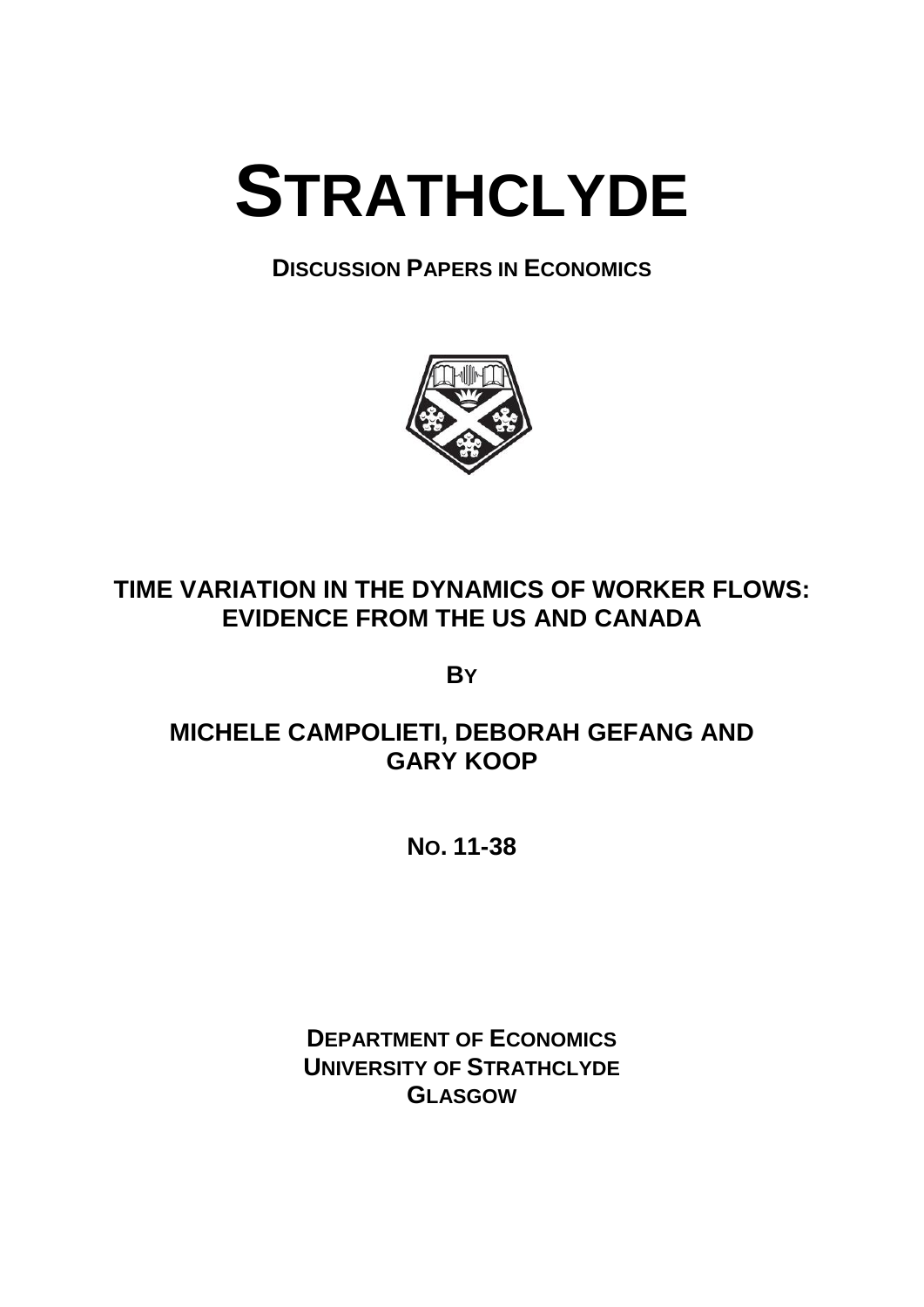# Time Variation in the Dynamics of Worker Flows: Evidence from the US and Canada

Michele Campolieti

Department of Management, University of Toronto Scarborough Centre for Industrial Relations, University of Toronto

Deborah Gefang

Department of Economics, Lancaster University

Gary Koop

Department of Economics, University of Strathclyde

September 24, 2011

Campolieti gratefully acknowledges the Önancial support of the Social Sciences and Humanities Research Council of Canada (SSHRC) and helpful comments from participants at the Rimini Bayesian workshop. Please address correspondence to Michele Campolieti, Centre for Industrial Relations, University of Toronto, 121 St. George Street, Toronto, Ontario, M5S 2E8, Canada; email: campolie@chass.utoronto.ca.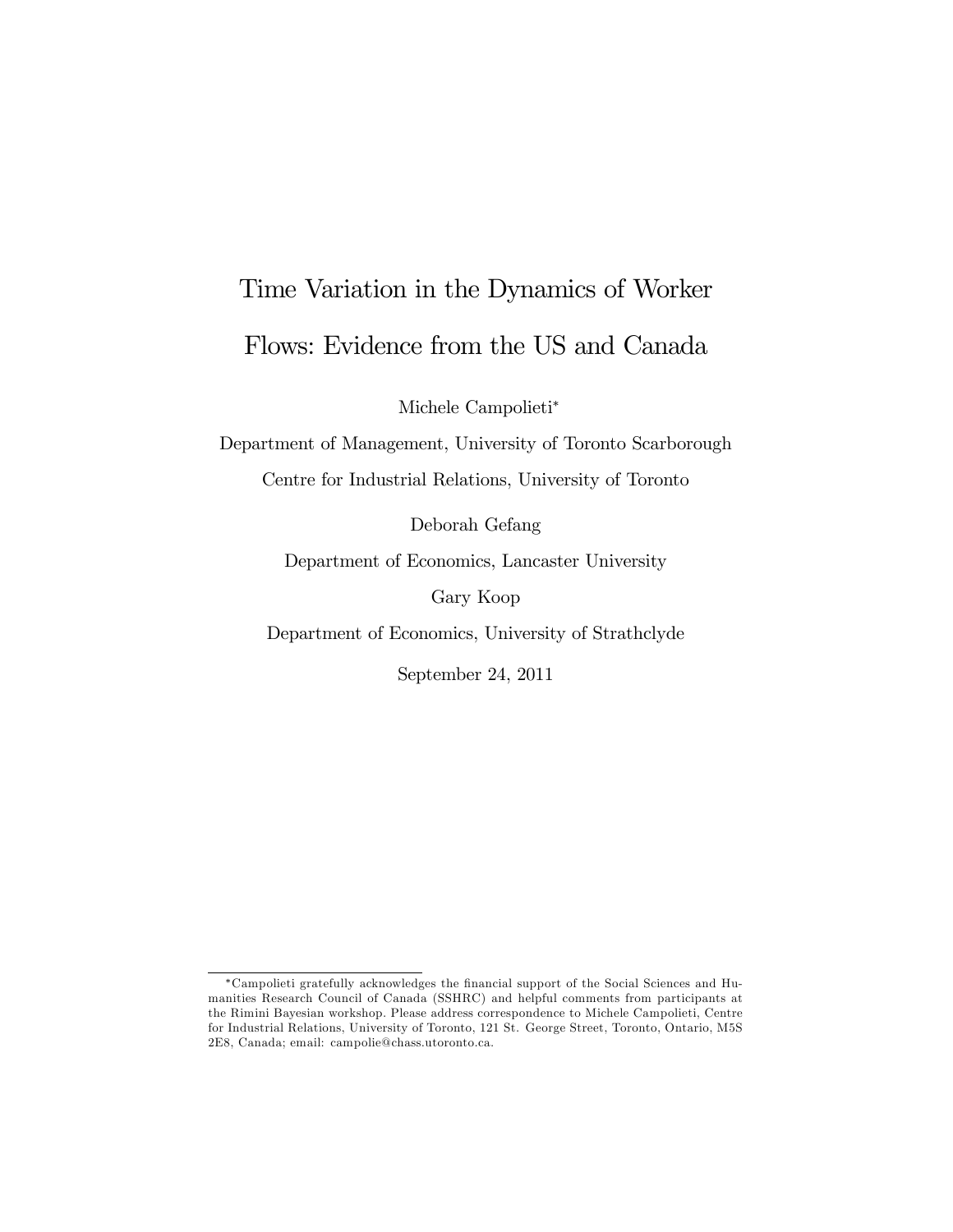### **ABSTRACT**

VAR methods have been used to model the inter-relationships between inflows and outflows into unemployment and vacancies using tools such as impulse response analysis. In order to investigate whether such impulse responses change over the course of the business cycle or or over time, this paper uses TVP-VARs for US and Canadian data. For the US, we find interesting differences between the most recent recession and earlier recessions and expansions. In particular, we find the immediate effect of a negative shock on both inflow and outflow hazards to be larger in 2008 than in earlier times. Furthermore, the effect of this shock takes longer to decay. For Canada, we find less evidence of time-variation in impulse responses.

JEL Classification: J64; J63; C32.

Keywords: unemployment hazards, labor market dynamics, time-varying parameter VAR, sign-restricted impulse responses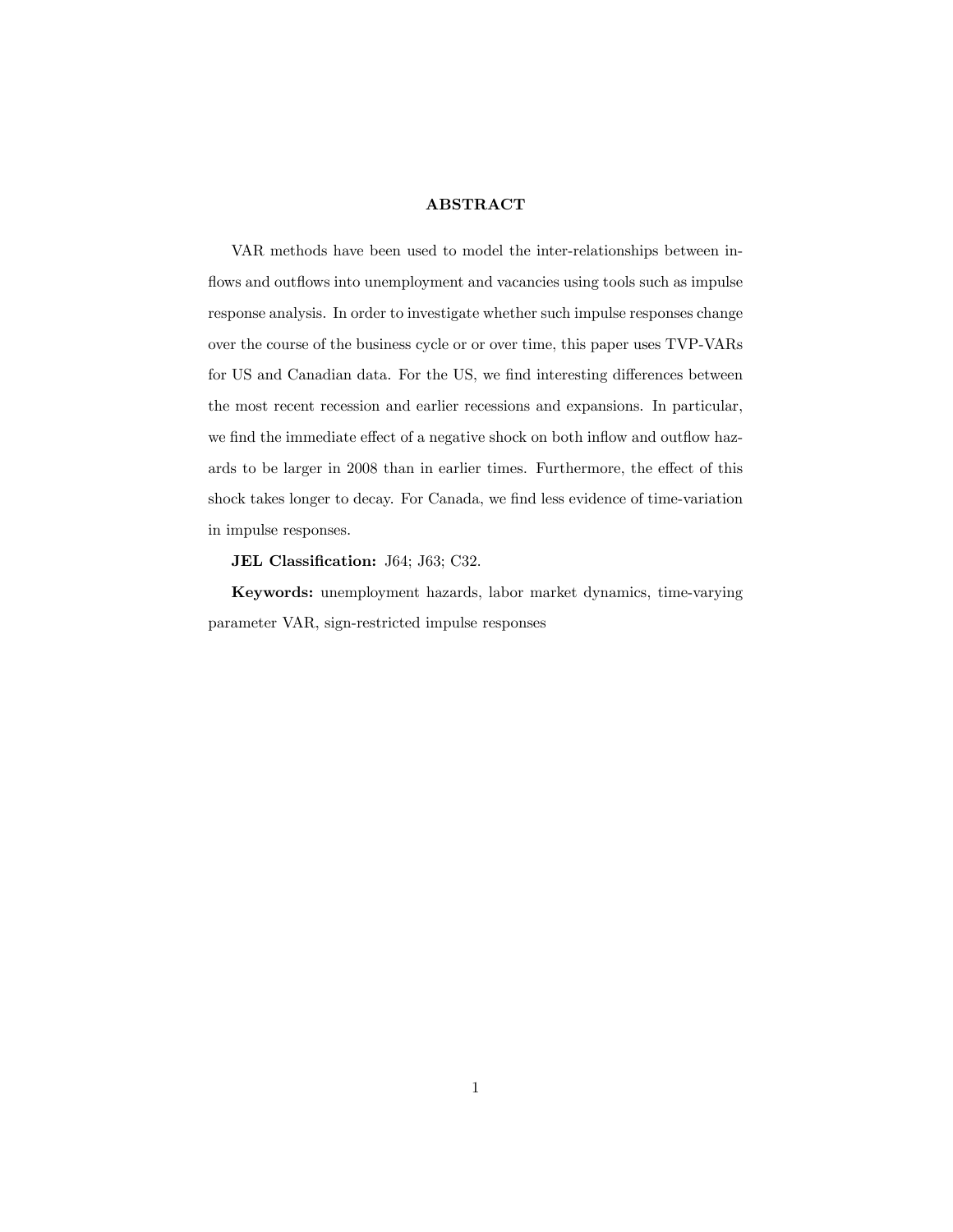### 1 Introduction

Changes in unemployment rates depend on both flows into and out of unemployment. Understanding how unemployment is affected by both these flows has a attracted a great deal of attention in the literature. Since the seminal work of Darby, Haltiwanger and Plant (1986), many studies have used descriptive measures to investigate the ins and outs of unemployment (e.g. Hall, 2005, Shimer, 2007, Elsby et al, 2009, Fujita and Ramey, 2006 and 2009 and Campolieti, 2011, among many others). However, while these descriptive methods can be helpful in characterizing the áows into and out of unemployment as well as changes in unemployment rates, they do not take into account dynamics so they miss some aspects of the adjustment process in the labor market. Arguing that descriptive measures may not be useful in disentangling shocks generated out of the labor market, such as productivity shocks, from those generated within the job search/matching system, Fujita (2011) uses VAR models to explore the interrelationships between the ins and outs of unemployment and vacancy rates in the US. He identifies the structural VAR structure using the sign restriction approach of Uhlig  $(2005)$ . In particular, he identifies a negative aggregate shock as one which causes changes to unemployment to be negative for k quarters and does not immediately raise vacancies. This is the framework on which we build in the present paper.

The analysis of Fujita (2011) is conducted using a VAR with constant coefficients and, thus, impulse responses which are also constant. This can be potentially misleading if the mechanisms underlying the job search/matching process are varying over time. Results of many studies (e.g. Hall 2005, Shimer 2007, Elsby et al, 2009) suggest that the dynamics of the ins and outs of unemployment can be closely related to the fluctuations of business cycles. In the time series literature, many empirical papers (for example, Koop and Potter,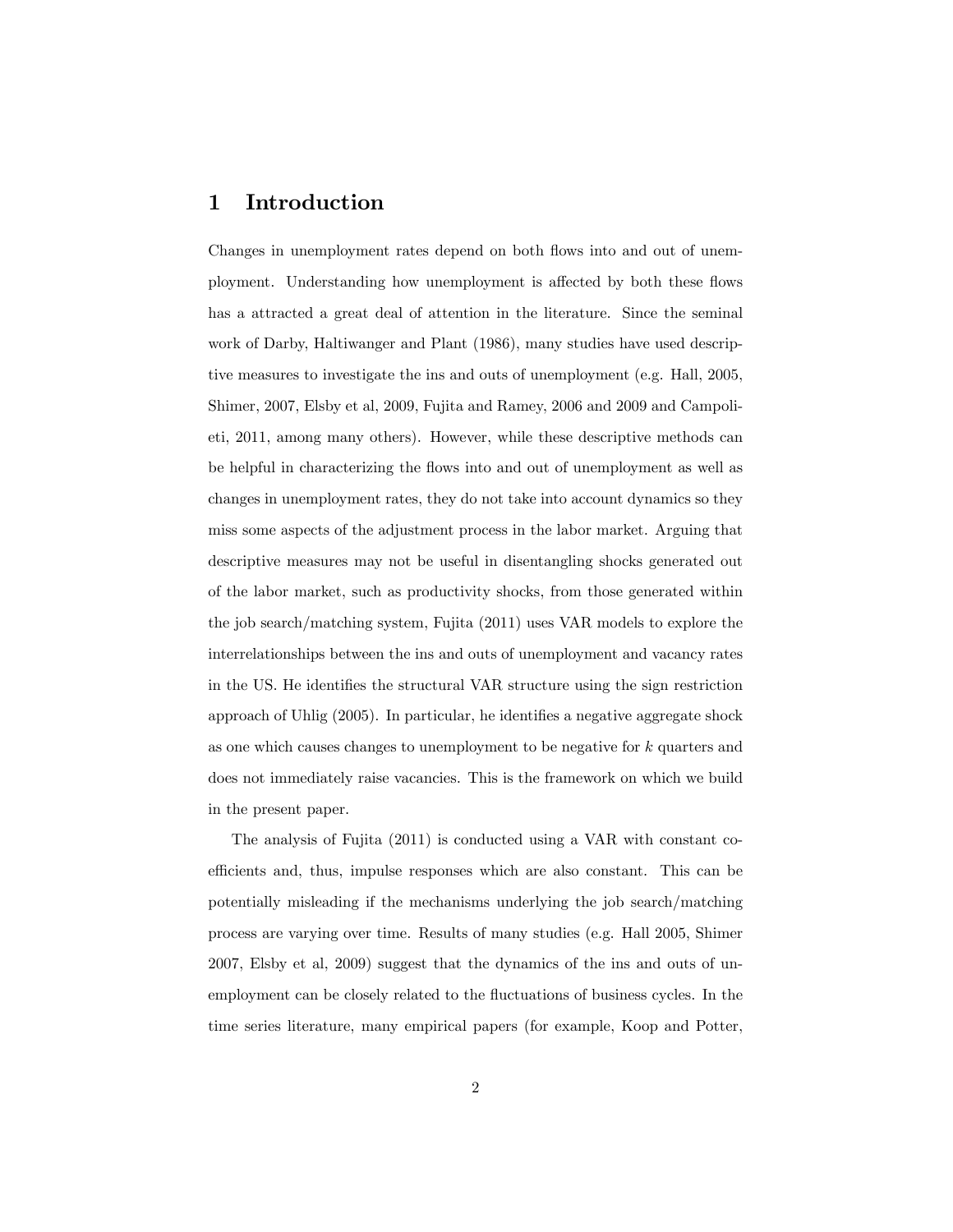1999 and Skalin and Teräsvirta, 2002) find considerable evidence of nonlinearities in unemployment. To take account of these possible nonlinear effects, this paper extends Fujita (2011) by using a time-varying parameter (TVP) VAR. We adopt the TVP-VAR of Primiceri (2005) which additionally allows for multivariate stochastic volatility and is popular in the empirical macroeconomics literature. This framework is attractive since it allows both the VAR coefficients and the error covariance matrix to vary over time in a flexible and unrestricted fashion.

We estimate VARs and TVP-VARs using three series: the inflow hazard (job separation rate); the outflow hazard (job finding rate); and, vacancies. We use both Canadian and US data. Our empirical results provide support for the TVP-VAR with multivariate stochastic volatility. This support is particularly strong for the US data. We also find support for the inequality restrictions we use to identify the impulse responses. These lead to uniformly sensible responses to a shock for all the series we consider for both the US and Canada. In particular, we find that the inflow hazard (separation rate) increases quickly after a shock before declining slowly. In contrast, the outflow hazard (job finding rate) and vacancies decrease after a shock before increasing in a hump shaped pattern. This general pattern holds for both the US and Canada. The only slight difference between the countries is that the impulse responses for Canada tend to oscillate a bit before decaying in some cases. We do not Önd much evidence of time variation in impulse responses using Canadian data. However, we find some interesting time variation in the US data. While the impulse responses for most of the time periods we consider are similar, the impulse responses for the inflow and outflow hazard in the US Great Recession differ from earlier periods. In particular, the inflow hazard tends to respond more strongly to a shock and takes longer to dissipate. Furthermore, the outflow hazard also responds more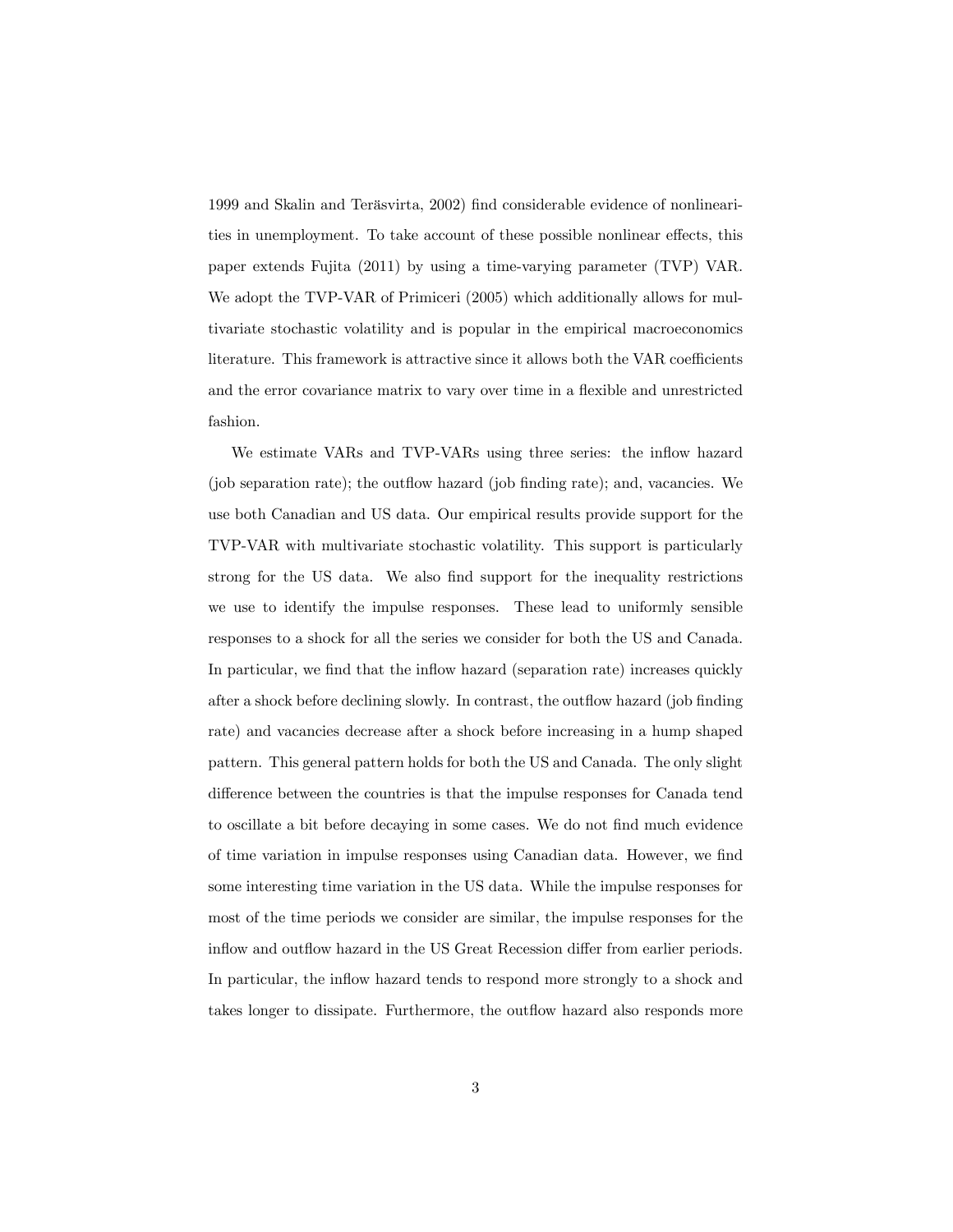strongly initially and takes longer to decay and is still quite large at the end of the time horizon we consider. These Öndings tend to be consistent with the observations made by Elsby et al (2010a) on the US labor market during the Great Recession.

### 2 Econometric Methods

VAR methods have enjoyed wide popularity in empirical macroeconomics since the pioneering work of Sims (1980). VARs are atheoretical models which allow the researcher to investigate the relationships between time series variables without imposing any economic theory. Structural identifying restrictions are placed on VARs in order to give an economic interpretation to impulse responses and other features of interest. Traditionally, these identifying restrictions have been equality restrictions and, in some cases, have been criticized for being overly strong. Uhlig (2005) proposes using weaker sets of inequality restrictions in order to identify impulse responses. This attempt to impose the minimum amount of economic theory used, and let the data speak, is in the spirit of the atheoretical VAR literature. These considerations presumably motivated Fujita  $(2011)$ , who used a VAR involving inflow and outflow hazards and vacancy rates along with a sign restriction approach.<sup>1</sup> This approach required the minimal assumptions that a negative shock cannot immediately raise vacancies and cannot cause the unemployment rate to fall for k quarters.

Our econometric methods also begin with VARs with impulse responses being identified through similar sign restrictions. However, we also use TVP-VARs which allow for VAR coefficients to change over time. In empirical macroeconomics, there is a plethora of evidence of structural breaks and other kinds of

<sup>1</sup>Fujita (2011) also considers an expanded VAR, which includes additional shocks and restrictions, but found that both the expanded and simplier VARs produced the same sort of responses in the components of unemployment. Fujita (2011) concludes that his benchmark trivariate VAR provided a robust description of the adjustment process in the labor market.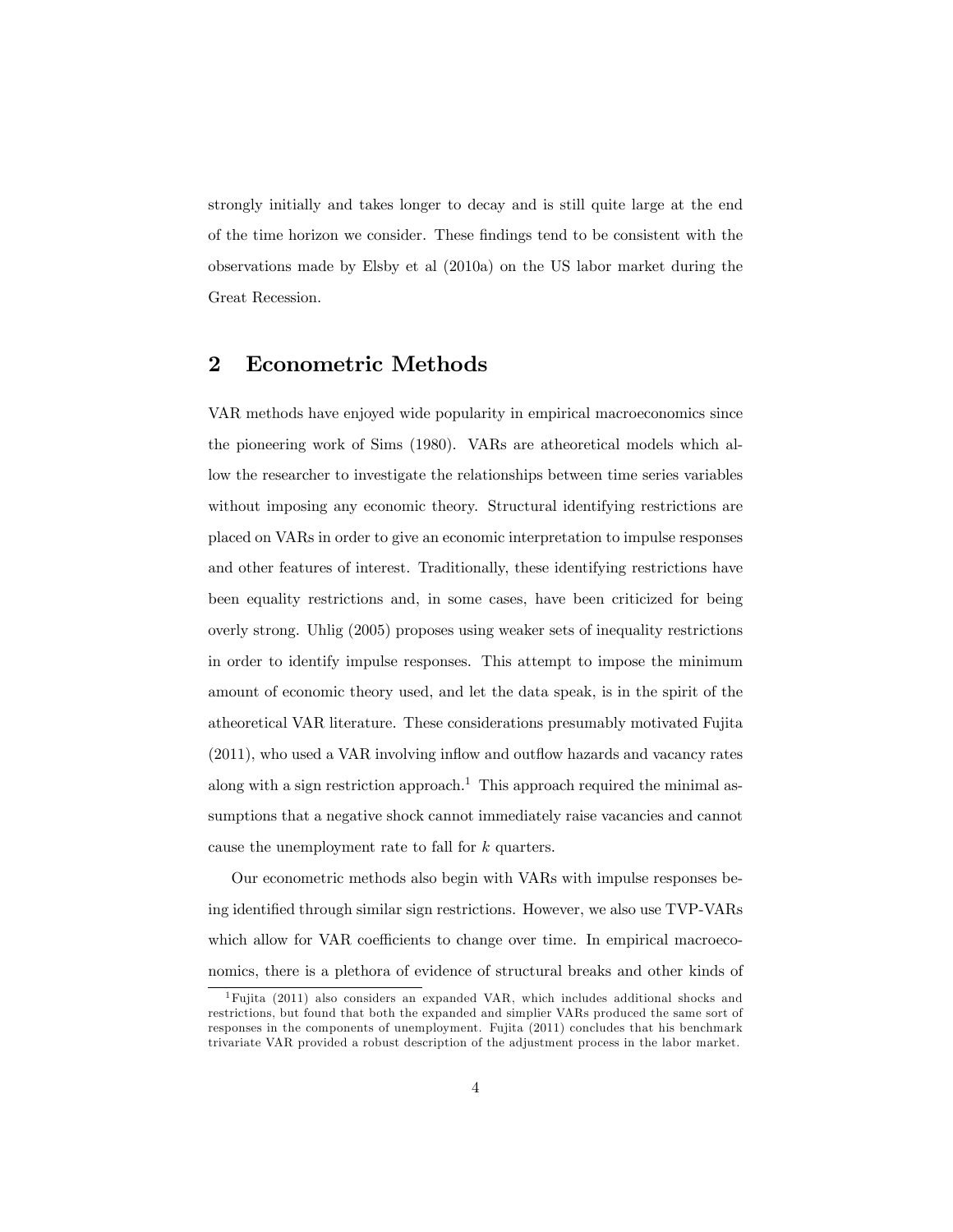parameter change (see, among many others, Stock and Watson, 1996) and this has led to a large number of papers which use TVP-VARs (see, among many others Cogley and Sargent, 2001, 2005, Cogley et al, 2005, Primiceri 2005, and D'Agostino et al, 2009 and Koop et al, 2009). It is also worth noting that most of these TVP-VARs paper allow for multivariate stochastic volatility which seems to be empirically important in many macroeconomic applications. One purpose of the present paper is to see whether TVP-VARs with multivariate stochastic volatility will prove equally useful in applications in labor economics.

In this section, we briefly outline the structure of TVP-VARs and describe how we implement the sign restriction approach to impulse response analysis. The Technical Appendix provides additional details. Our TVP-VAR setup follows Primiceri (2005) and the sign restriction approach is implemented as in Uhlig (2005) and the reader is referred to these papers for additional motivation and explanation.

The basic VAR used by Fujita (2011) can be written as

$$
y_t = Z_t \theta + \varepsilon_t \tag{1}
$$

where  $y_t$  is an  $n \times 1$  vector of observations on the dependent variables,  $Z_t$  is an  $n \times m$  matrix of containing a vector of intercepts and lagged dependent variables and  $\varepsilon_t$  are independent  $N(0, H)$  for  $t = 1, 2, ..., T$ . The TVP-VAR extends this as

$$
y_t = Z_t \theta_t + \varepsilon_t \tag{2}
$$

where

$$
\theta_t = \theta_{t-1} + \eta_t. \tag{3}
$$

and  $\eta_t$  are independent  $N(0, Q)$ . Notice that this takes the form of a state space model and the time-varying VAR coefficients can be interpreted as an  $m \times 1$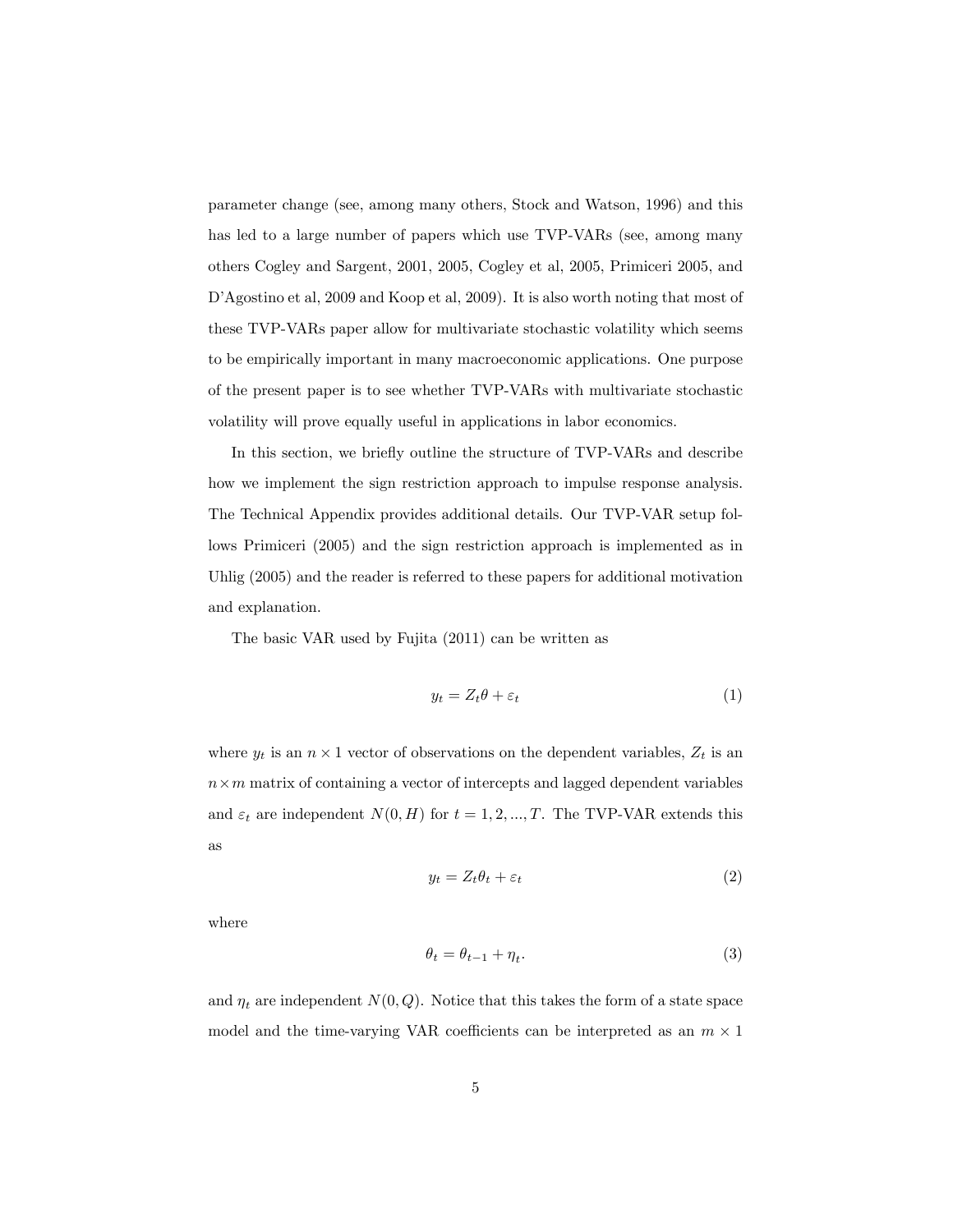vector of unobserved states. This is a popular specification which allows for the coefficients to vary over time. It has the advantage that standard statistical methods for state space models exist. In our empirical work, we refer to this as the homoskedastic TVP-VAR, to distinguish it from the heteroskedastic TVP-VAR which assumes  $\varepsilon_t$  are independent  $N(0, H_t)$ . Following Primiceri (2005), we use a triangular decomposition to model  $H_t$ :

$$
H_t = A_t^{-1} \Sigma_t \Sigma_t' (A_t^{-1})', \tag{4}
$$

where  $\Sigma_t$  is a diagonal matrix with diagonal elements  $\sigma_{j,t}$  for  $j = 1, 2, ..., n$  and  $A_t$  is a lower triangular matrix with ones on the diagonal. That is, it takes the form:  $\overline{1}$ 

$$
A_t = \left( \begin{array}{ccccc} 1 & 0 & \dots & & & & 0 \\ a_{21,t} & 1 & \dots & & & & \cdot \\ . & . & \dots & & & & . \\ . & . & \dots & & & & . \\ . & . & \dots & & 1 & & 0 \\ a_{n1,t} & . & \dots & a_{n(n-1),t} & 1 \end{array} \right)
$$

Let  $\sigma_t = (\sigma_{1,t}, \sigma_{2,t}, ..., \sigma_{n,t})'$  and  $a_t = (a_{21,t}, a_{31,t}, a_{32,t}, ..., a_{n(n-1),t})'$ . These are allowed to evolve according to the following state equations:

$$
log(\sigma_t) = log(\sigma_{t-1}) + u_t,
$$
\n(5)

and

$$
a_t = a_{t-1} + v_t,\tag{6}
$$

where  $u_t \sim i.i.d.N(0,W)$ ,  $v_t \sim i.i.d.N(0,C)$ , and  $u_t$  and  $v_t$  are independent to each other with all the leads and lags. As discussed in Primiceri (2005), this specification is a flexible one, allowing both error variances and covariances to evolve over time.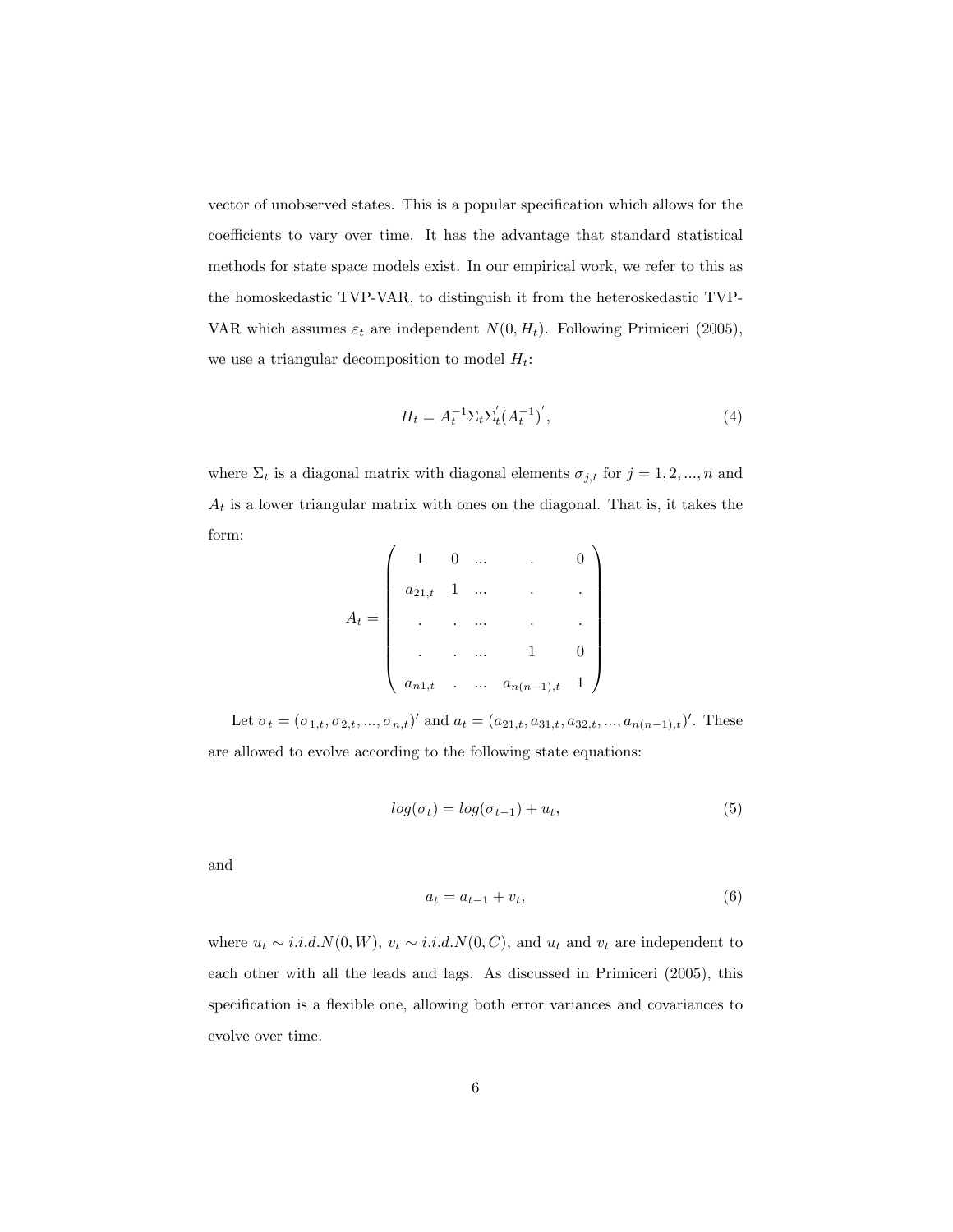Our empirical work considers VARs, homoskedastic TVP-VARs and heteroskedastic TVP-VARs. We use the Bayesian information criterion (BIC) to compare these models. This can be interpreted as an asymptotic approximation to the log of the marginal likelihood (the conventional Bayesian model comparison metric). Note that BIC does not involve the prior, which is potentially an advantage in high-dimensional models such as VARs and TVP-VARs where marginal likelihoods can be sensitive to prior choice. Following Carlin and Louis (2000, Section 6), we calculate the BIC using the posterior expectation of the log-likelihood.

Additional technical details, including discussion of posterior simulation and the priors used in our Bayesian estimation procedure, are given in the Technical Appendix. The reader is referred to Koop and Korobilis (2009) for complete details Bayesian estimation of VARs and TVP-VARs.

The Technical Appendix also gives details of how the sign-restricted impulse responses are calculated. We use the same methods as Uhlig (2005) and Fujita  $(2011)$ . These require the specification of restrictions and we use the same restrictions as in Fujita (2011) which identify an aggregate shock using the following restrictions:

- 1. A negative aggregate shock will causes changes in unemployment to be non-negative for k quarters.
- 2. A negative aggregate shock will not raise vacancies in the impact quarter.

In line with Fujita (2011), in this paper we set  $k = 2$ . In the online empirical appendix, we also present results for  $k = 1, 3, 4$  and find results to be fairly robust to choice of k.

Note that the first restriction relates to the unemployment rate. Following Shimer (2007) and Elsby et al (2010a), we approximate the unemployment rate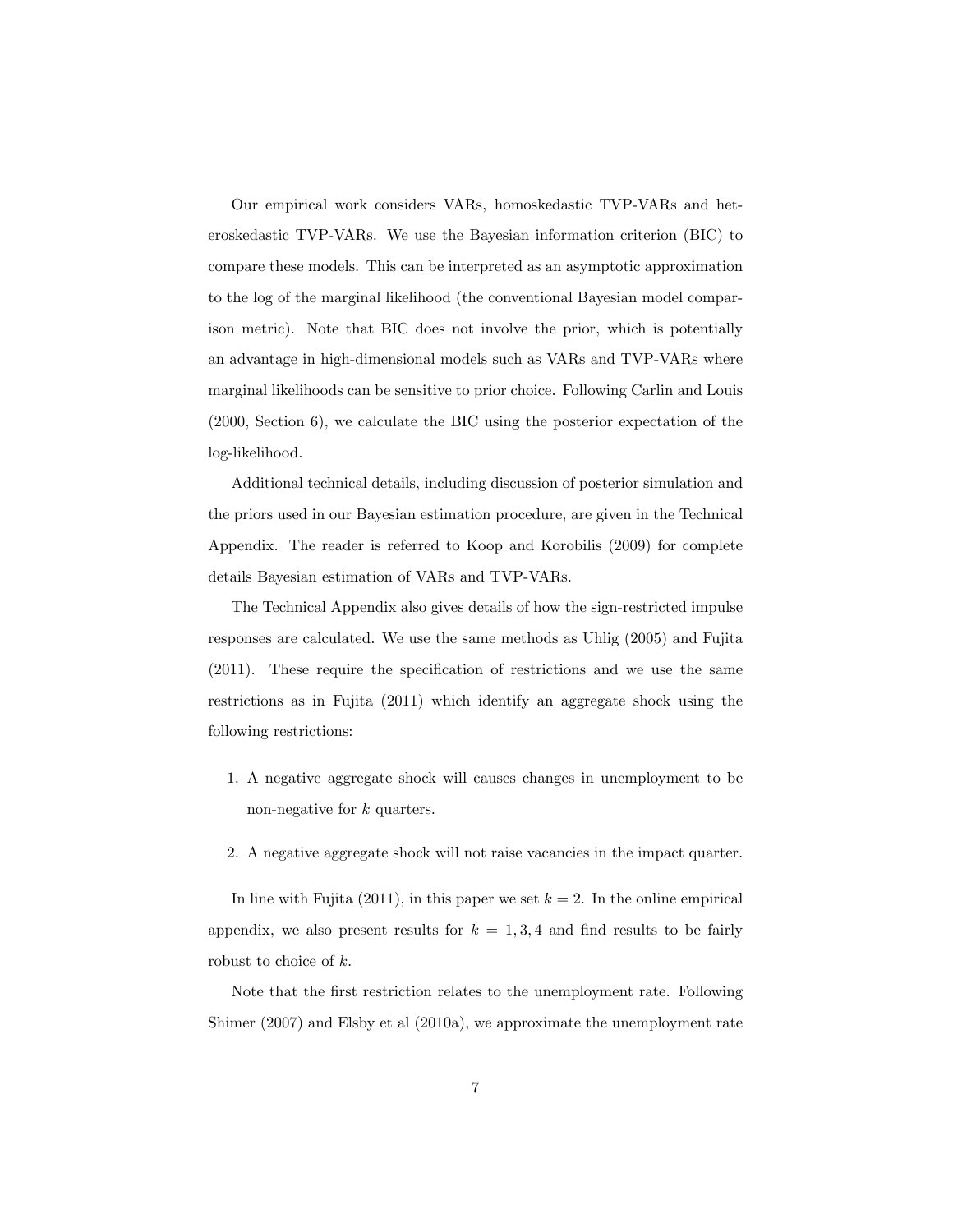$(ue_t)$  by the steady-state unemployment rate:

$$
ue_t \approx \frac{s_t}{f_t + s_t}
$$

where  $s_t$  is the inflow hazard and  $f_t$  is the outflow hazard.

We present impulse responses for the three variables in  $y_t$  (i.e. the inflow and outflow hazards and the vacancy rate) plus the unemployment rate. With regards to the latter we proceed as follows. After a shock at time  $t$ , if the responses of the inflow hazard and outflow hazard at time  $t + 1$  are  $irf_{s,t+1}$ and  $irf_{f,t+1}$ , respectively, the impulse response of unemployment at time  $t + 1$  $(irf_{ue,t+1})$  can be approximated by the following equation:

$$
irf_{ue,t+1} \approx \frac{s_t + irf_{s,t+1}}{f_t + s_t + irf_{s,t+1} + irf_{f,t+1}} - ue_t
$$

Similarly, the impulse responses of unemployment for future horizons  $t_{hr}$ , which is longer than 1, can be approximated by:

$$
irf_{ue,t+ t_{hr}} \approx \frac{s_t + \sum_{ii=1}^{t_{hr}} irf_{s,t+ii}}{f_t + s_t + \sum_{ii=1}^{t_{hr}} (irf_{s,t+ii} + irf_{f,t+ii})} - \frac{s_t + \sum_{ii=1}^{t_{hr}-1} irf_{s,t+ii}}{f_t + s_t + \sum_{ii=1}^{t_{hr}-1} (irf_{s,t+ii} + irf_{f,t+ii})}
$$

In our empirical work, we also present a variance decomposition arising from the sign-restricted impulse response approach. Defined as in Fujita (2011), this measures the proportion of the forecast error variance at different horizons which can be attributed to the identified aggregate shock.

### 3 Empirical Results

We divide our empirical results section into three sub-sections. The first describes the data while the second discusses modelling choices and volatility estimates. The third sub-section presents impulse responses and variance decom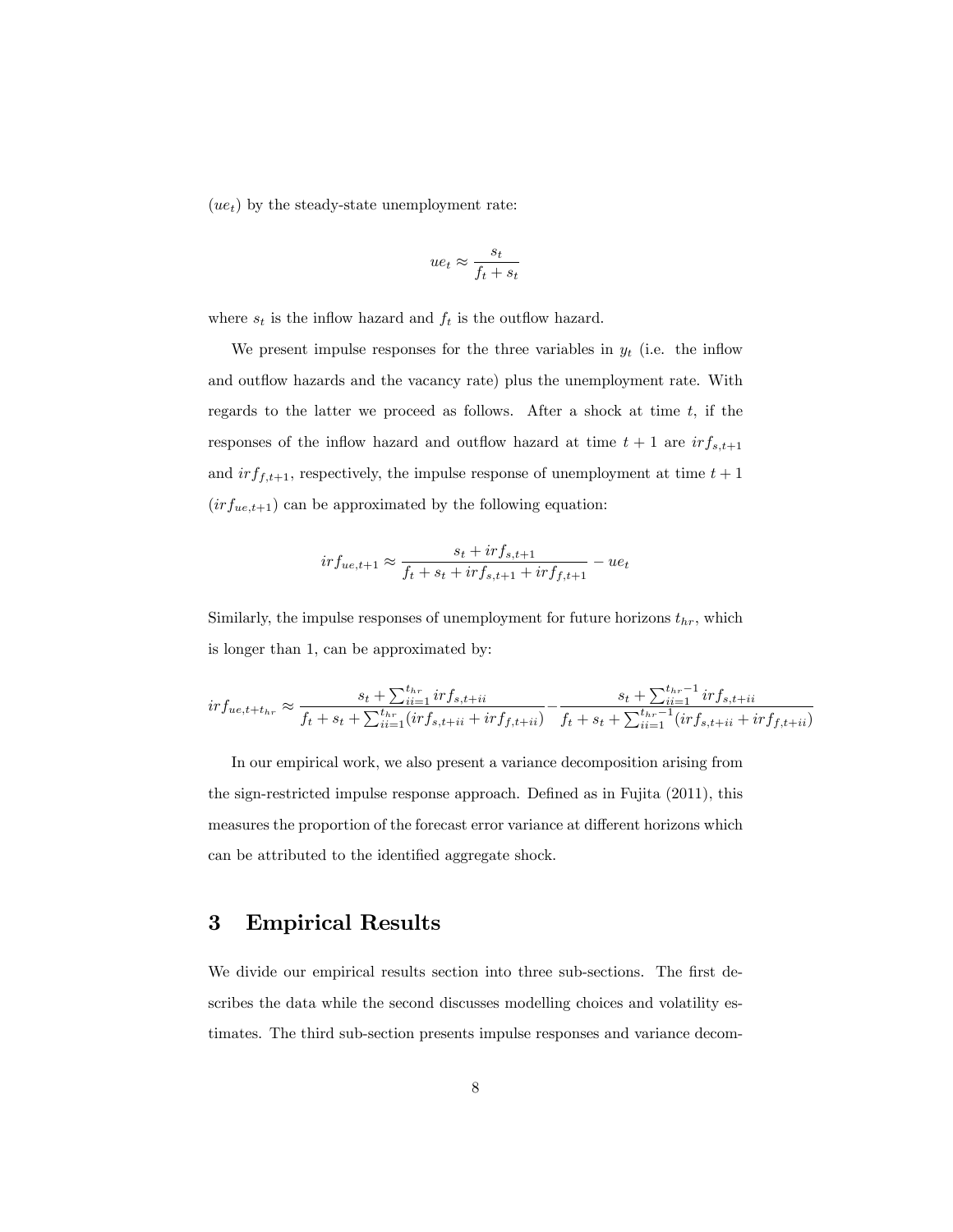positions.

### 3.1 Data

We use quarterly data from the US and Canada. The US data runs 1951Q1- 2009Q4, while the Canadian data spans 1981Q1 through 2003Q2. The shortness of the Canadian data is due to the decision of Statistics Canada to terminate the help wanted index in April, 2003.

The US data were obtained from Elsby et al  $(2010a)$  and include the inflow and outflow hazard series, which were computed using data from the Current Population Survey (CPS), as well as a help wanted index. The US help wanted index is collected by the Conference Board and is based on help wanted ads in 51 prominent newspapers in the US. The Canadian ináow and outáow hazard series were originally computed in Campolieti (2011) using the public release files of the Labour Force Survey (LFS), which is collected by Statistics Canada and is comparable to the US CPS. The help wanted index is obtained from Statistics Canada's CANSIM database.<sup>2</sup> The Canadian help wanted index is based on the number of job ads in newspapers and is comparable to the US help wanted index we use.<sup>3</sup> The inflow and outflow hazard rates for both the US and Canada are based on the framework introduced by Shimer (2007) with the refinements in Elsby et al  $(2009)$ . These hazard rates measure the flows into unemployment and out of unemployment.<sup>4</sup> Details on the computation of the inflow hazards can be found in Elsby et al  $(2009)$ , Elsby et al  $(2010a)$  and Campolieti (2011).

Figures 1 and 2 plot the raw data for the US and Canada, respectively.

 $2$ This help wanted index was introduced during the first quarter of 1981.

<sup>&</sup>lt;sup>3</sup>There was also an earlier help wanted index that was available from 1962 to 1988. This index was proportional to the space occupied by job offers in Canada's major newspapers, but is was not a robust a measure because it was sensitive to changes in fonts and column widths as well as paper size in the newspaper industry.

 $4$ Fujita (2011) used inflow and outflow hazard series computed from gross flows data.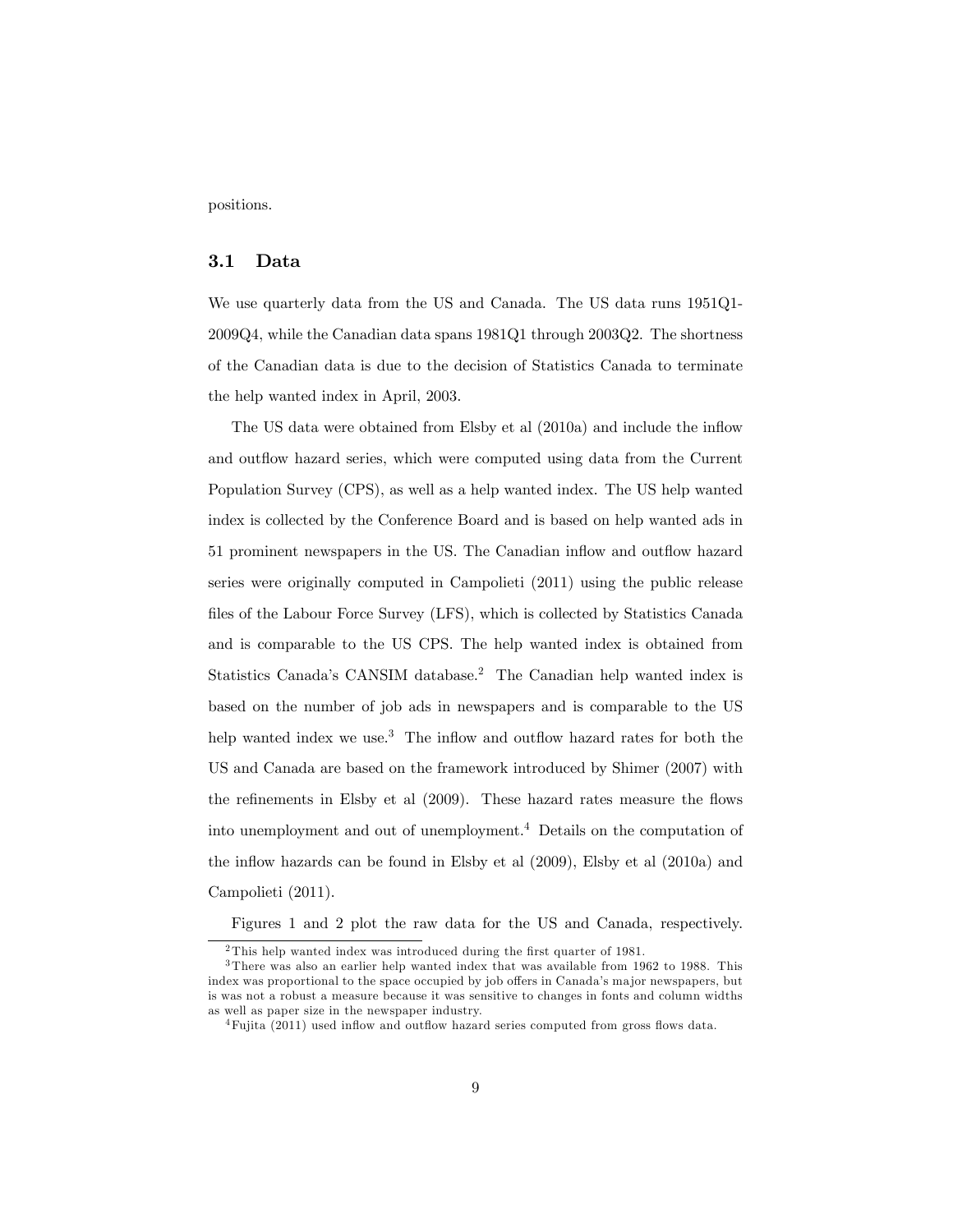It can be seen that there is some evidence of low-frequency trends in the data. Fujita (2011) argues that theoretical search/matching models are not associated with low-frequency trends and, accordingly, takes out such low frequency trends. Following Fujita (2011), we detrend all our series using deterministic quadratic trends.



Figure 1. US data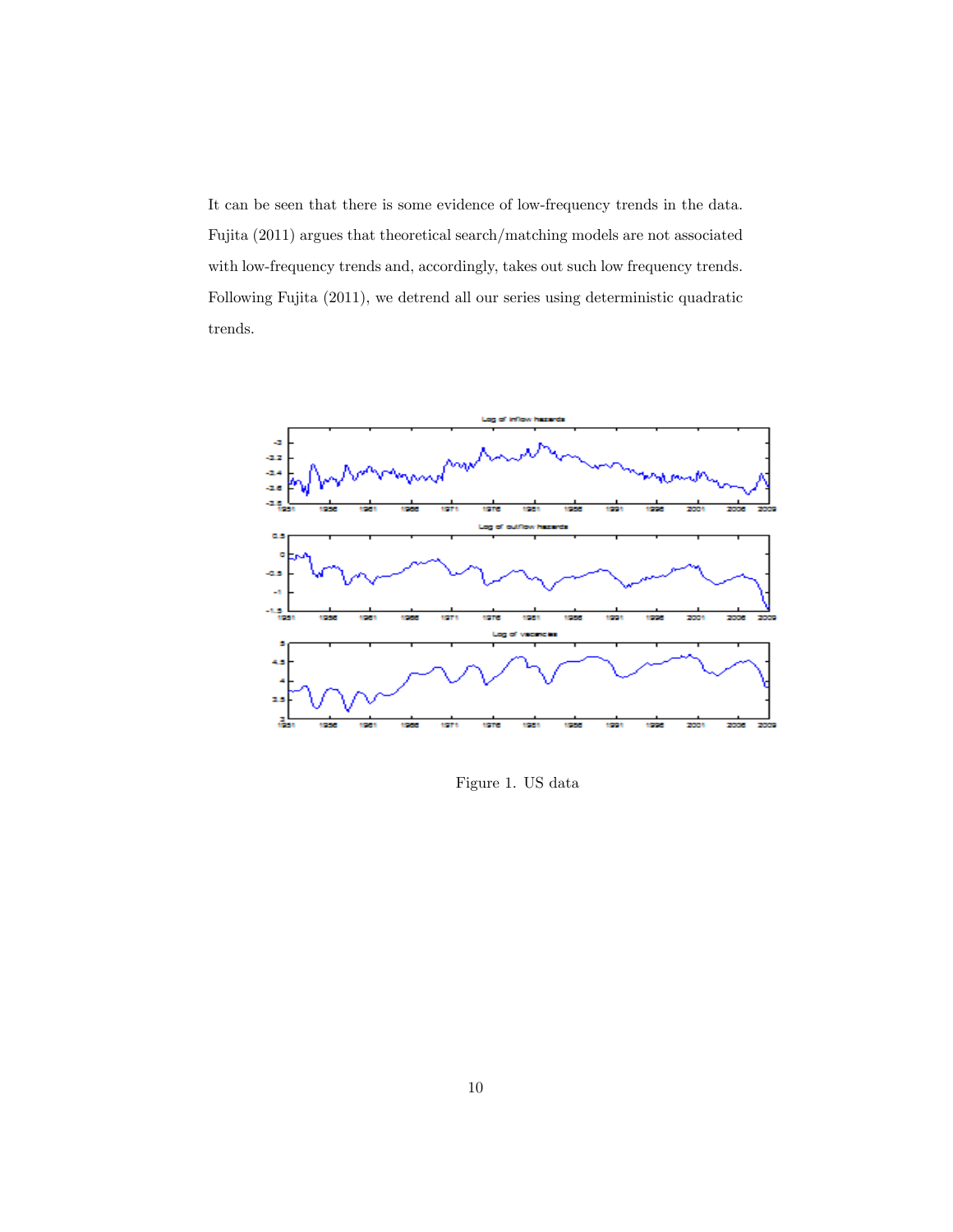

Figure 2. Canadian data

### 3.2 Model Comparison

BIC chooses VAR models with lag length 2 for the US and Canada and we adopt this choice for all of our VARs and TVP-VARs. With regards to the degree of time-variation in VAR coefficients and error variances, Table 1 presents BICs for three models. For notational convenience, we use 'Homo TVP-VAR' to denote TVP-VAR models with constant error covariance matrix, and 'Hete TVP-VAR' to denote TVP-VAR models with time varying error covariance matrix. Table 1 indicates moderately strong support for time-variation in both VAR coefficients and the error covariance matrix. That is, for both countries the Homo TVP-VAR has a substantially lower BIC than the VAR and the heteroskedastic TVP-VAR in turn has a substantially lower BIC than the TVP-VAR. Accordingly, in the remainder of this paper we will focus mainly on the heteroskedastic TVP-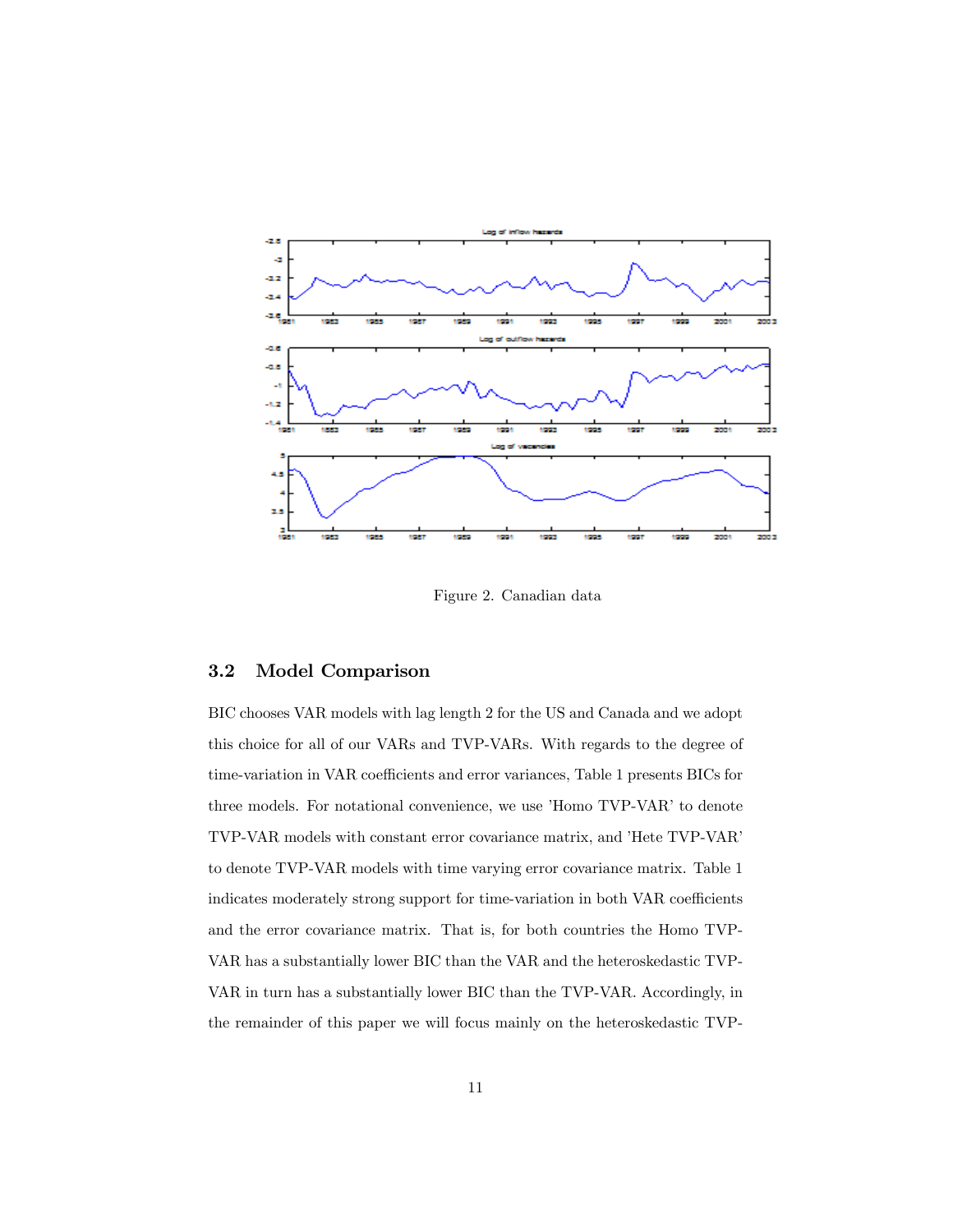| Table 1: BIC for Various Models |           |           |  |  |  |  |
|---------------------------------|-----------|-----------|--|--|--|--|
|                                 | Canada    | US        |  |  |  |  |
| <b>VAR</b>                      | 6.6504    | 7.5446    |  |  |  |  |
| Homo TVP-VAR                    | $-0.4346$ | $-1.6442$ |  |  |  |  |
| Hete TVP-VAR                    | $-8.1602$ | $-9.0031$ |  |  |  |  |

VAR. However, a complete set of results for all models is available in the online appendix.

To shed light on the importance of allowing for stochastic volatility, Figures 2 and 3 plot the posterior means of the standard deviations of the errors in the three equations of the TVP-VAR for the US and Canada, respectively. For both countries, there is evidence of time variation, but the patterns are quite different. For Canada, the time variation reveals itself largely through a spike around 1997. For the longer US series, we see more peaks and troughs in the volatilities. Furthermore, a careful examination of the scale of the Y-axis indicates that it is only for the inflow hazard that substantial time variation in the error variance occurs. For Canada, Campolieti (2011) notes that there is a spike in the inflow hazard around 1997 and examines some other data sources for similar patterns. Campolieti (2011) concludes that the spike in the inflow hazard was likely related to changes in the LFS that occurred around this time, since the spike is not present in other data. More specifically, there was increased use of CATI interviews, changes in the survey questionnaire that added new variables and, most importantly, a change in the wording of the temporary layoff question that was phased in between September 1996 and January 1997 (Sunter et al, 1997) that would classify more individuals as unemployed. Campolieti (2011) also observes an increase in the Canadian outflow hazard around 1997. This increase in unemployment outflows is equivalent to a decrease in unemployment duration, which is also seen in Macklem and Barrillas (2005). However, as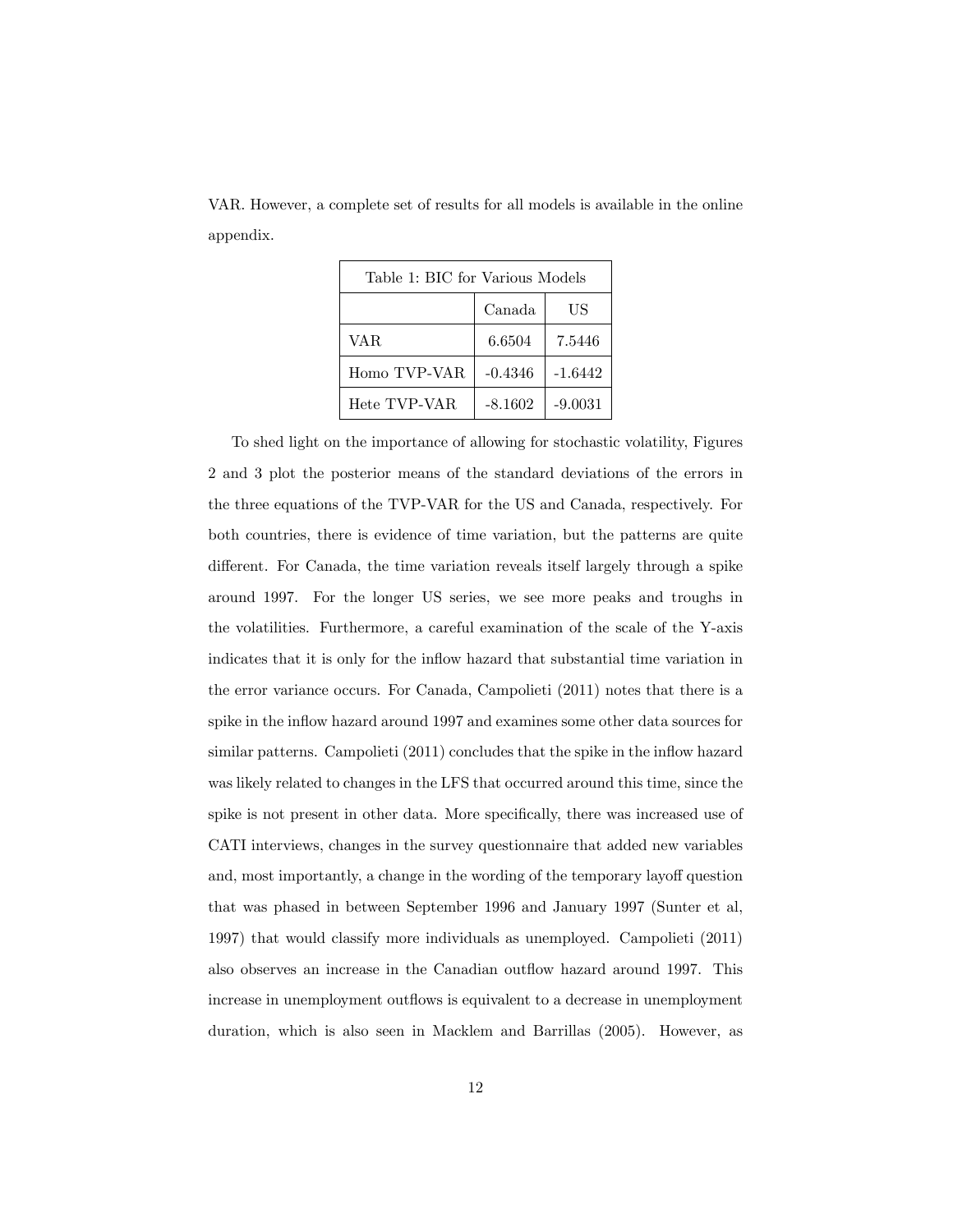Campolieti (2011) notes the reasons for this increase in the outflow rate from unemployment are unclear.



Figure 3. Standard Deviations -Hete TVP-VAR, US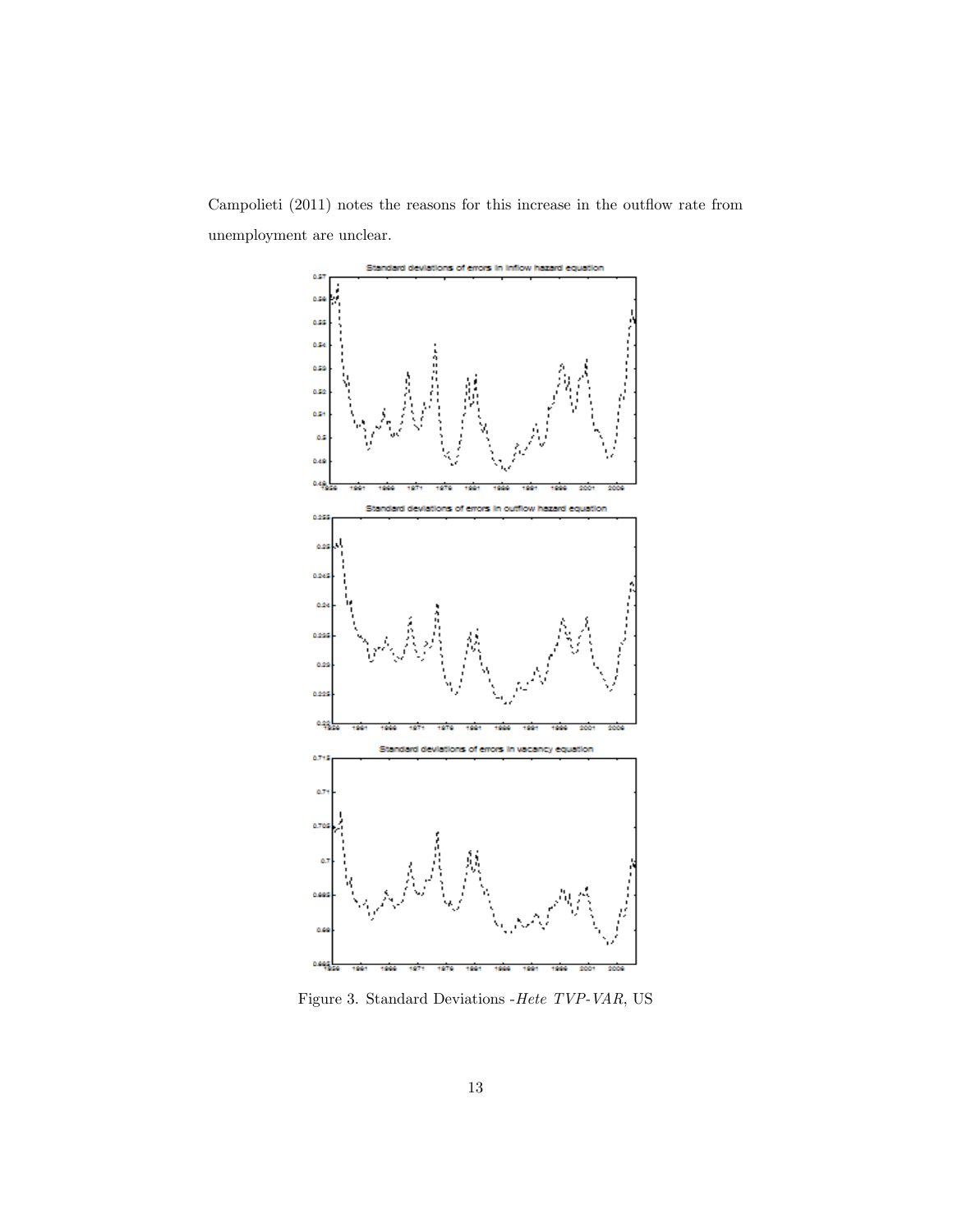

Figure 4. Standard Deviations -Hete TVP-VAR, Canada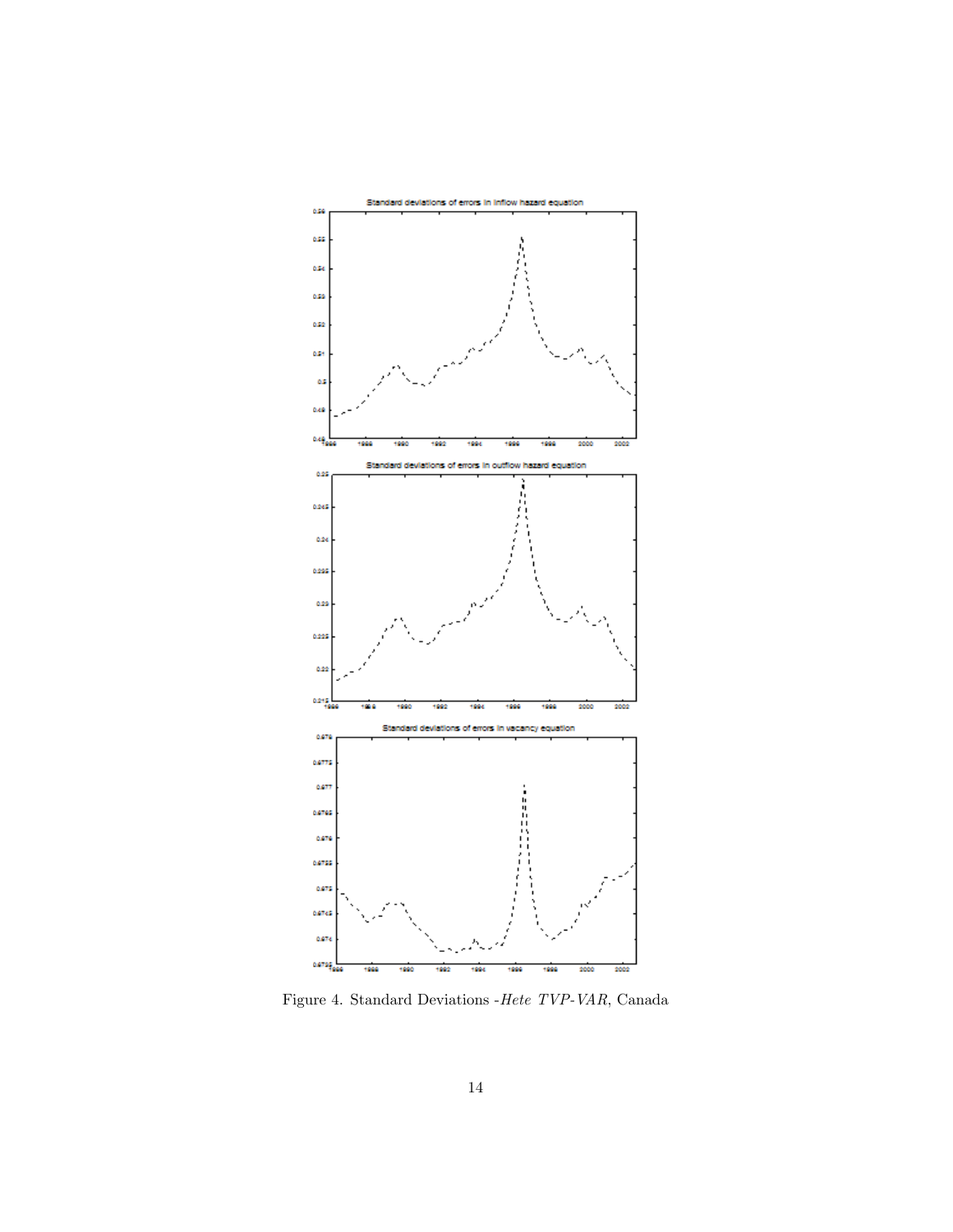# 3.3 Impulse Response Functions and Variance Decompositions

For each country, we calculate impulse responses and variance decompositions for various time periods. For the US, dates near business cycle troughs of 1982Q4, 1992Q3 and 2003Q2 are chosen as well dates near peaks of 1989Q2,  $2000Q4$ . In addition, we use  $2008Q2$  to examine the effect of the recent crises. For Canada, troughs are 1982Q4, 1992Q4 and 2002Q1.<sup>5</sup> Peaks are around 1989Q3 and 2000Q2. We also include 2003Q1 as the last observation in the Canadian sample.

#### 3.3.1 Variance Decompositions

Before presenting impulse responses, we provide information that the sign restrictions used to calculate them are reasonable ones. Tables 2 and 3 present a summary of the variance decompositions for the US and Canada, respectively (figures containing a full set of variance decompositions, including credible intervals, are available in the online appendix). The variance decompositions were calculated up to a horizon of 20 quarters. The tables present the average of the point estimate over all horizons. Tables 2 and 3 indicate that the aggregate shock we have identified accounts for an appreciable amount of the variability in all three of our variables. For the US, it account for roughly 40-45% of the variability in all three series. For Canada, comparable numbers are about 30-33%. These are similar to the figures presented in Fujita (2011) for his benchmark

VAR.

<sup>5</sup> Canada did not enter a recession in the early-2000s, unlike the US.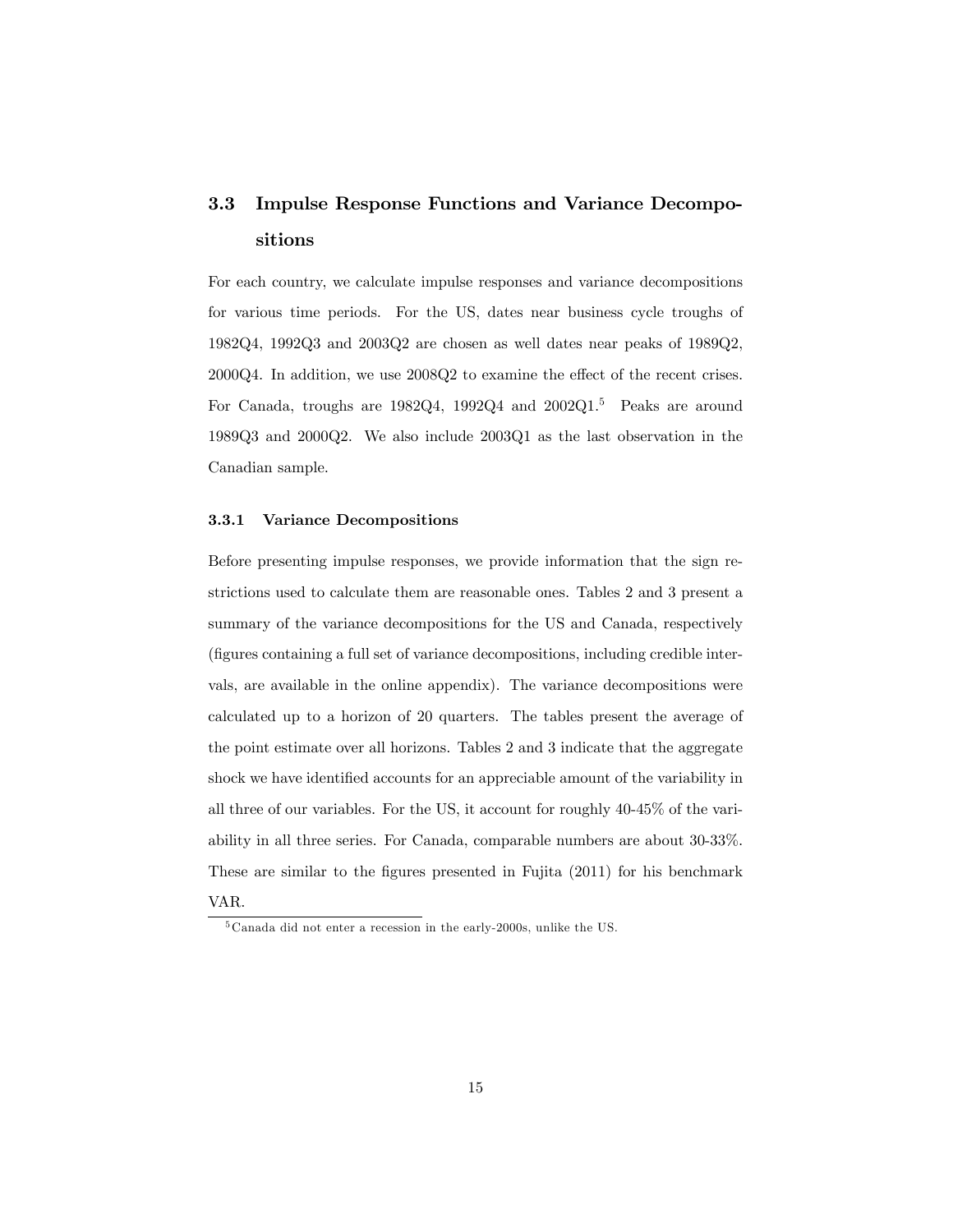| Table 2: Average Variance Decomposition Rates for Hetero TVP-VAR, US     |         |                     |                     |         |            |         |  |
|--------------------------------------------------------------------------|---------|---------------------|---------------------|---------|------------|---------|--|
| Time                                                                     | Q4 1982 | Q <sub>2</sub> 1989 | Q3 1992             | Q4 2000 | $Q2\ 2003$ | Q2 2008 |  |
| Inflow Hazard                                                            | 0.3888  | 0.3907              | 0.3914              | 0.4062  | 0.3950     | 0.4121  |  |
| Outflow Hazard                                                           | 0.4420  | 0.4429              | 0.4422              | 0.4394  | 0.4310     | 0.4376  |  |
| Vacancies                                                                | 0.4444  | 0.4393              | 0.4393              | 0.4414  | 0.4349     | 0.4422  |  |
| Table 3: Average Variance Decomposition Rates for Hetero TVP-VAR, Canada |         |                     |                     |         |            |         |  |
| Time                                                                     | Q3 1989 | Q4 1992             | Q <sub>2</sub> 2000 | Q1 2002 | Q1 2003    |         |  |
| Inflow Hazard                                                            | 0.3328  | 0.3206              | 0.3262              | 0.3281  | 0.3326     |         |  |
| Outflow Hazard                                                           | 0.3231  | 0.3102              | 0.3137              | 0.3164  | 0.3223     |         |  |
| Vacancies                                                                | 0.3289  | 0.3167              | 0.3234              | 0.3249  | 0.3249     |         |  |

### 3.3.2 Impulse Response Functions

Figures 5 through 8 present impulse responses for the US data with Figures 9 through 12 repeating the analysis for the Canadian data. All of these figures are responses to the aggregate shock identified using the sign restrictions. The four figures for each country are responses of four variables (inflow hazard, outflow hazard, unemployment rate and vacancy rate) to this shock at the time periods specified above. In all these figures the solid line is the posterior median and the dashed lines are the 16th and 84th percentiles of the posteriors. We present results only for the heteroskedastic TVP-VAR, but occasionally refer to results for other models. These latter results are available in the online appendix.

#### US Results

The response of the inflow hazard to the aggregate shock dies off steadily and fairly quickly (in about 8 quarters). In contrast, the outflow hazard, unemployment and vacancy variables exhibit hump-shaped patterns. These impulse responses tend to be near zero after about 3 or 4 years. These general patterns hold for every one of our time periods and also hold for the VAR and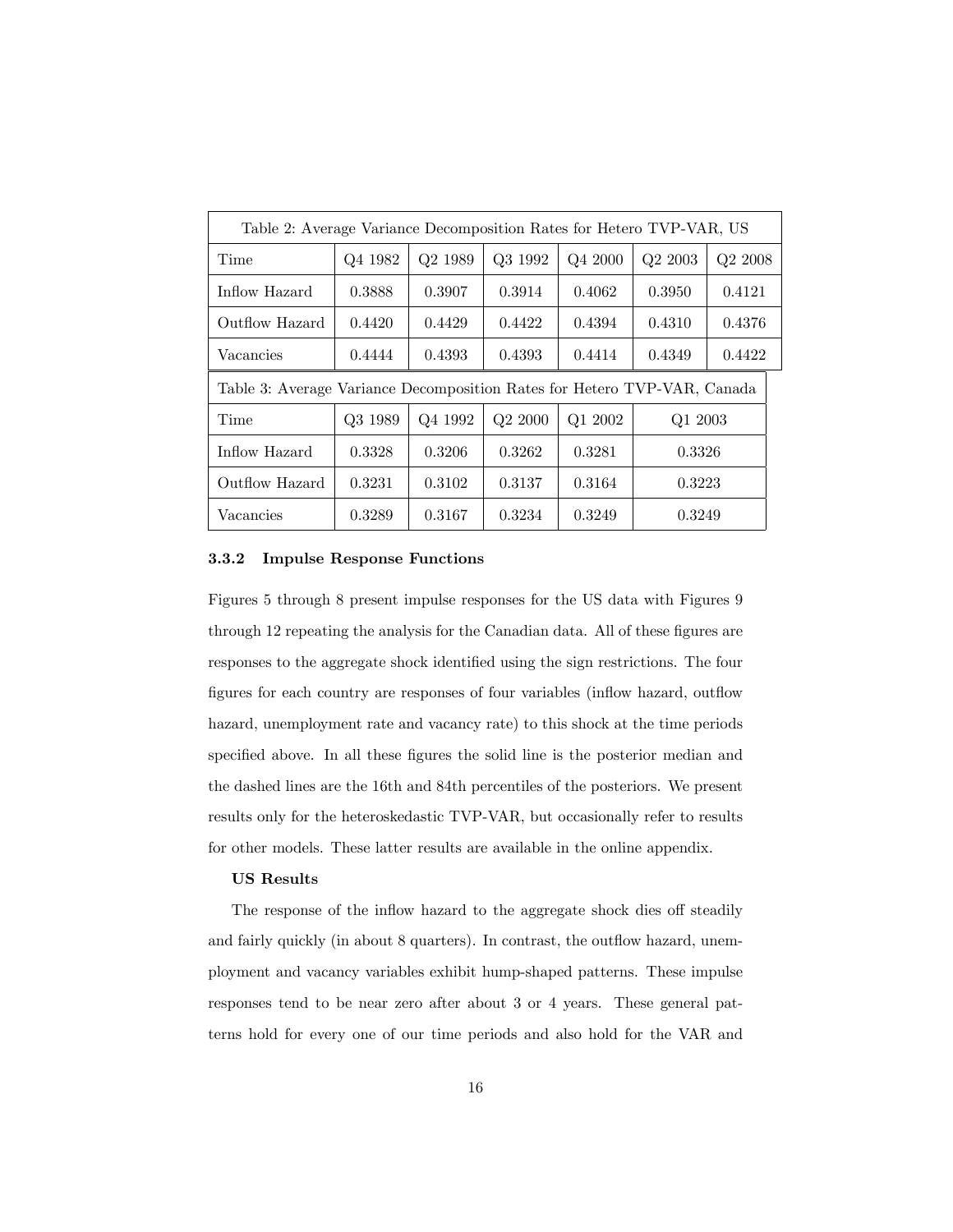homoskedastic TVP-VAR.

The sign of the response for all the series we consider are unambiguous (i.e. they never áip from being positive at some horizons and negative at others), which provides support for the restrictions we use in the data. In other words, despite using weak restrictions we observe some features of the adjustment process in the US labor market quite clearly. The inflow hazard (separation rate) reaches its peak quickly and then declines slowly. The outflow hazard (job finding rate) and vacancies take a few quarters to reach the trough before starting to fade. The patterns in these series are like those in Fujita (2011). Moreover, they also support the conclusions in Elsby et al (2009) and Fujita and Ramey (2009) that unemployment dynamics in the US are driven by fluctuations in both the inflow and outflow hazard.

Overall, the differences across time periods do not appear to be too great. However, there are some variations over time and differences with standard VAR results which are worth noting.

For the inflow hazard, the impact impulse response found using the heteroskedastic TVP-VAR is larger than what is provided by the VAR. In addition, the impulse responses in 2000Q4 and 2008Q2 begin at a higher level and die away more steeply than for the other time periods.

For the outflow hazard, the point estimate for the impulse responses is similar in each time period, but the credible interval between the 16th and 84th percentiles becomes wider over time, with the 2008Q2 interval being very wide.

The wider credible interval in 2008Q2 is also found for the unemployment rate impulse response function. For this variable, the impulse responses exhibit the most variation over time. In particular, the responses to the negative aggregate shock in the peak years of 1989Q2 and 2000Q4 are smaller than in other years. In contrast, the impulse response function in the trough year of 1982Q4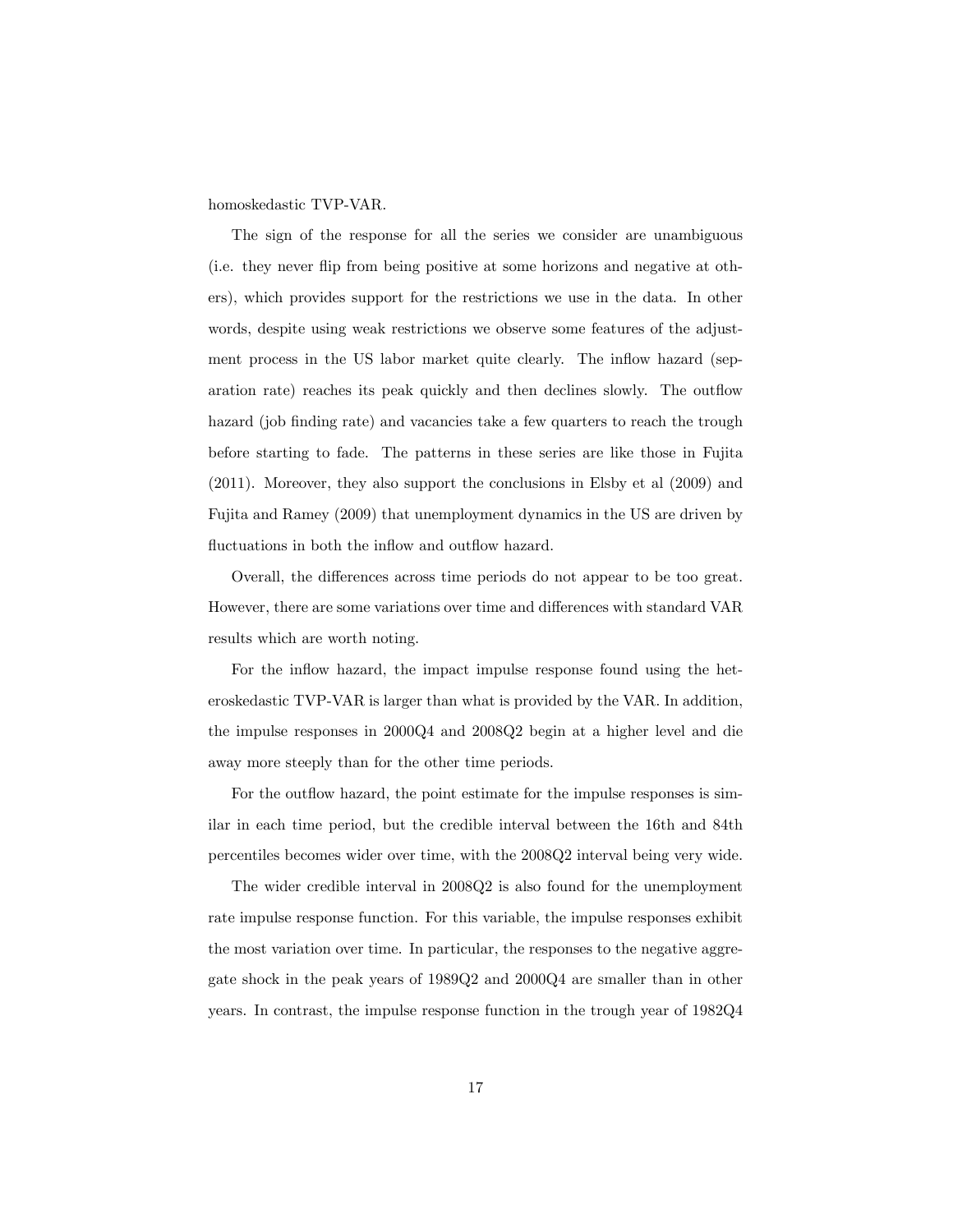is particularly large. And in  $2008Q2$  the effect of a shock takes much longer to die away.

For the vacancy rate, this pattern of wide credible interval in 2008Q2 and a tendency of the impulse response function to take a long time to move towards zero, is also found. Other than this, impulse responses for this variable are quite similar in each time period and similar to what is found for the standard VAR or homoskedastic TVP-VAR.

The time variation in impulse responses is most visible in the impulse responses for 2008Q2. Elsby et al (2010a) noted that there was an increase in the half-life of a deviation from steady state unemployment during the Great Recession relative to estimates of the half-life of a deviation from steady state unemployment obtained with data before the Great Recession (see also Elsby et al 2009; Elsby et al, 2010b). In addition, Elsby et al (2010a) also highlight that there was an overall slowdown in the rate of exit from unemployment during the Great Recession resulting in an accumulation of long-term unemployed persons. This accumulation of the long-term unemployed reduced the ability of the outflow hazard in the US to rebound. Our impulse response functions for the outflow hazard from 2008Q2 are consistent with these observations. More specifically, while the impulse responses for the outflow hazard for most of the periods we consider fade to zero, the impulse responses for 2008Q2 are still fairly large after 20 quarters. The impulse response for the inflow hazard 2008Q2 also tends to be larger than that for earlier periods and also takes longer to fade away. Elsby et al (2010a) also found some evidence of elevated levels of job loss, relative to earlier recessions, during the Great Recession. In particular, they found evidence of more separations due to layoffs during the Great Recession. Our impulse responses for 2008Q2 would be consistent with this changed pattern observed by Elsby et al (2010a).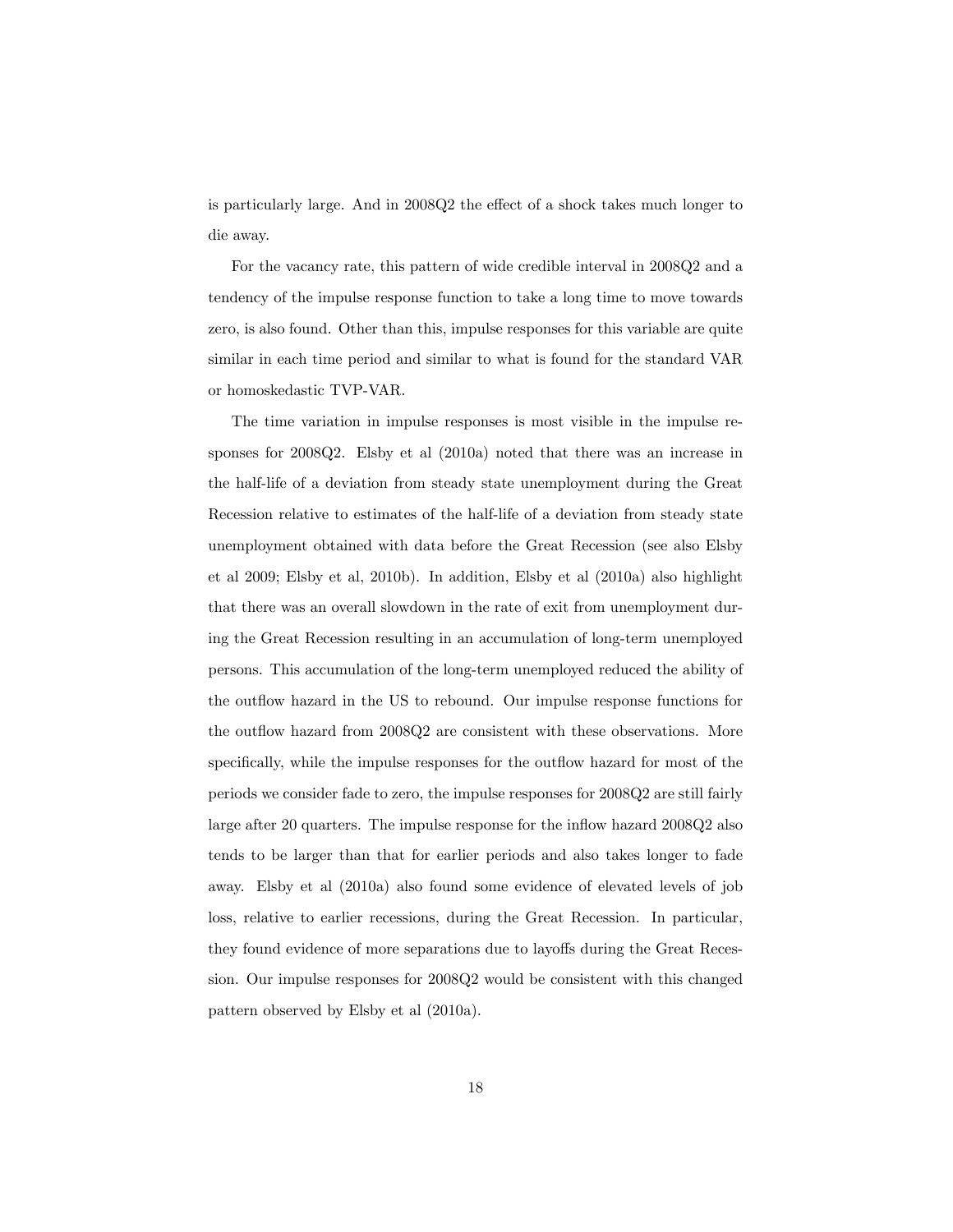The online appendix presents results for various priors and different choices for  $k$  and these are found to be of the same pattern as those presented here.



Figure 5. Impulse responses of inflow hazards - Hete  $TVP$ -VAR, US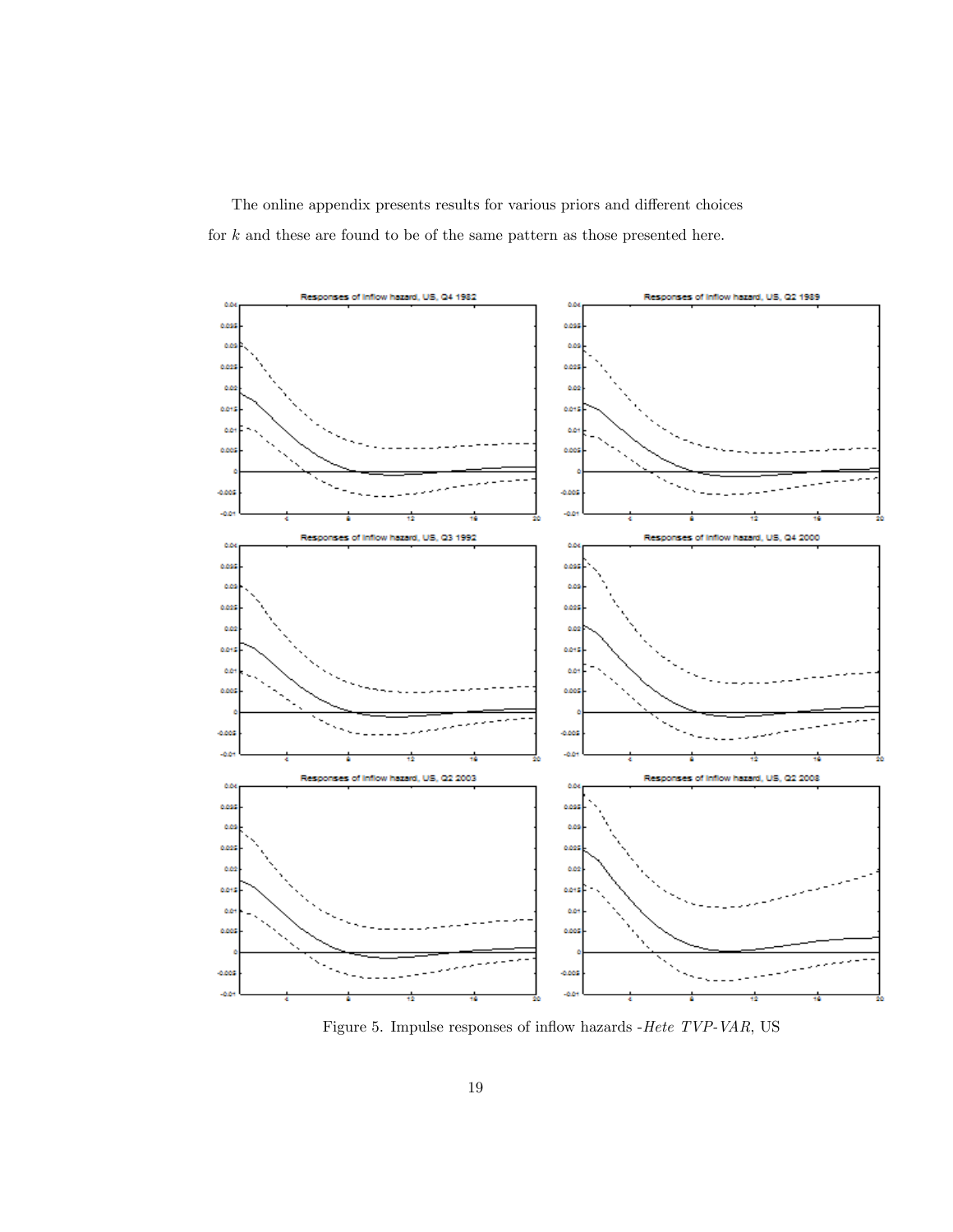

Figure 6. Impulse responses of outflow hazards -Hete  $\emph{TVP-VAR}, \emph{US}$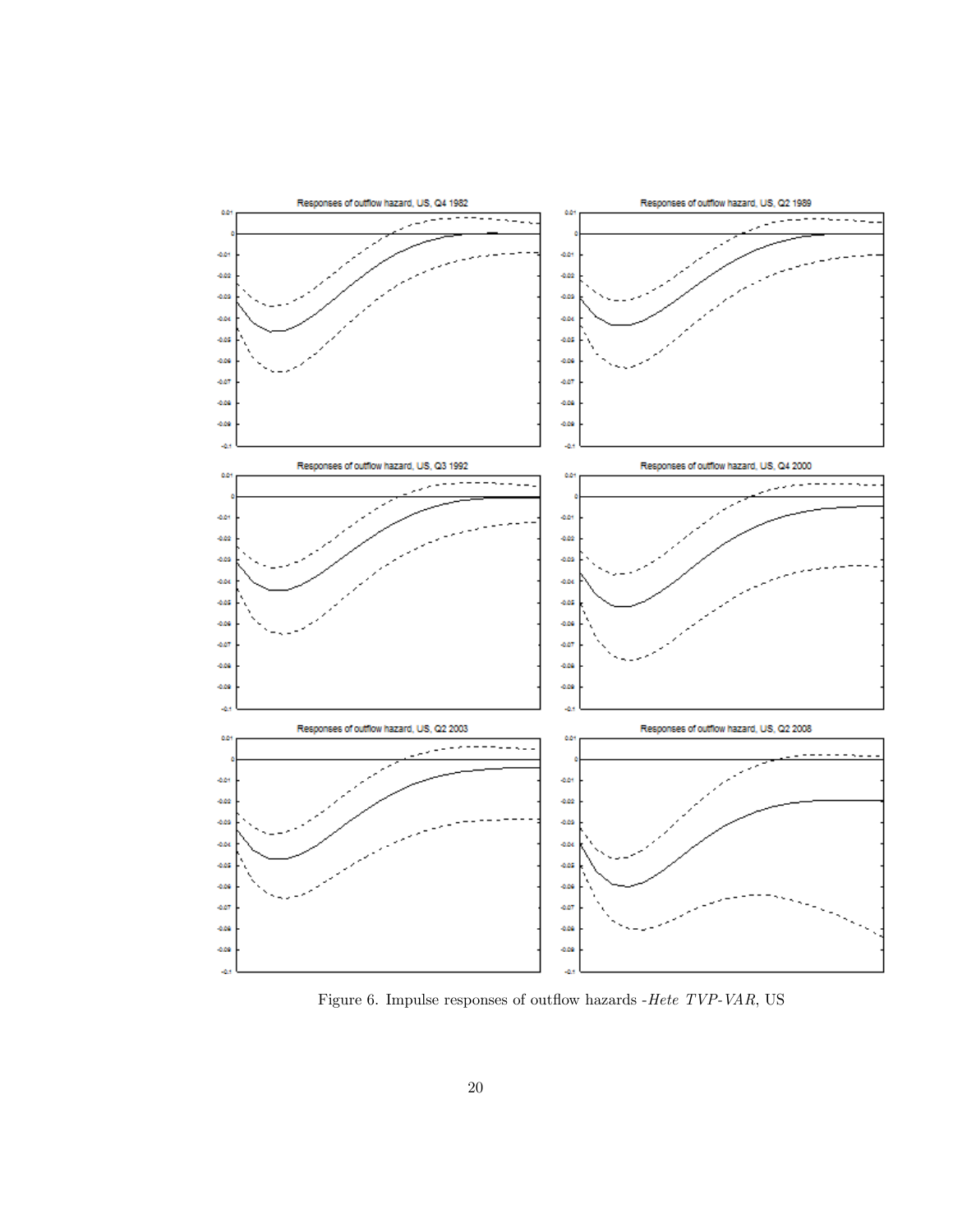

Figure 7. Impulse responses of unemployment -Hete TVP-VAR, US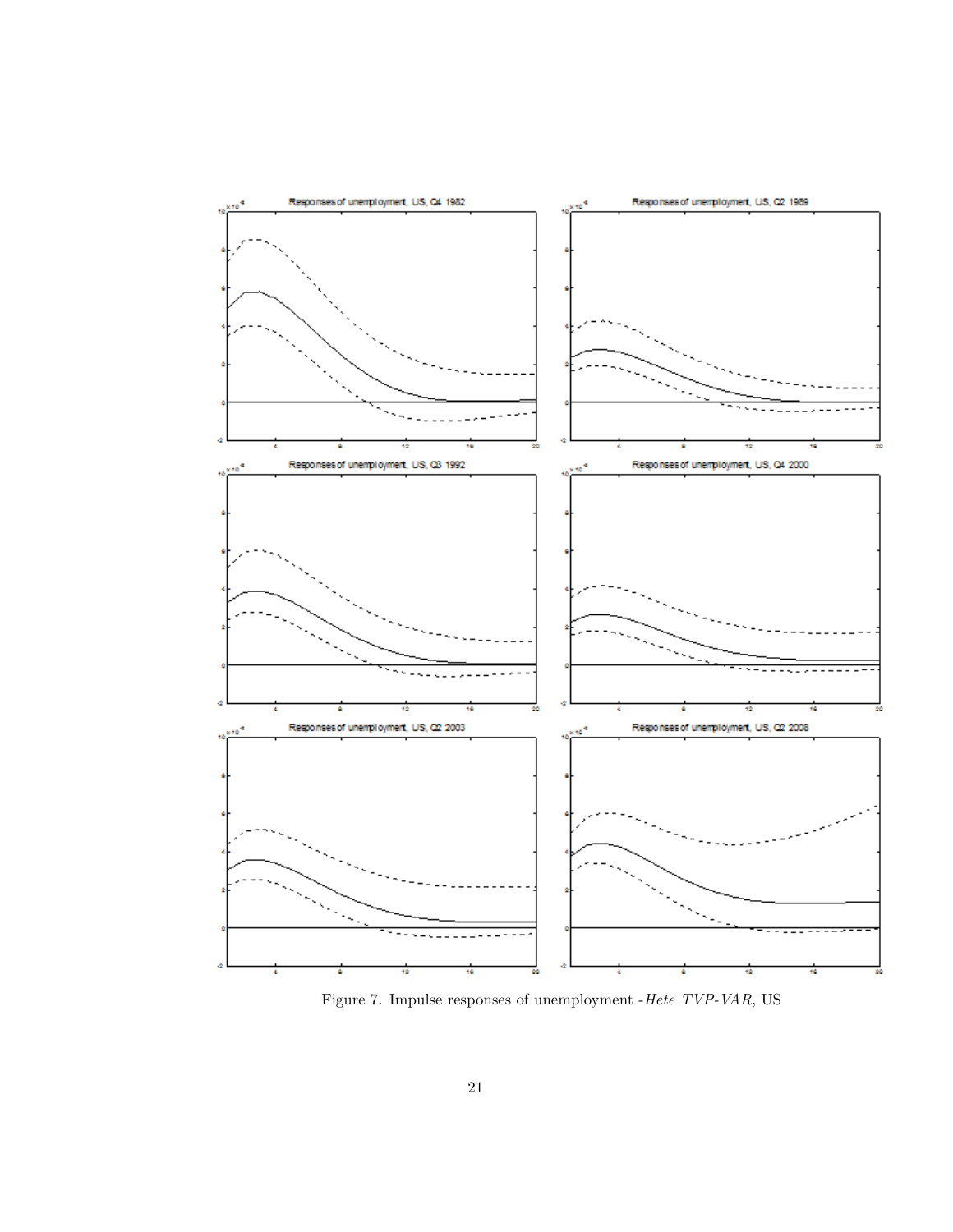

Figure 8. Impulse responses of vacancies -Hete TVP-VAR, US

Canadian Results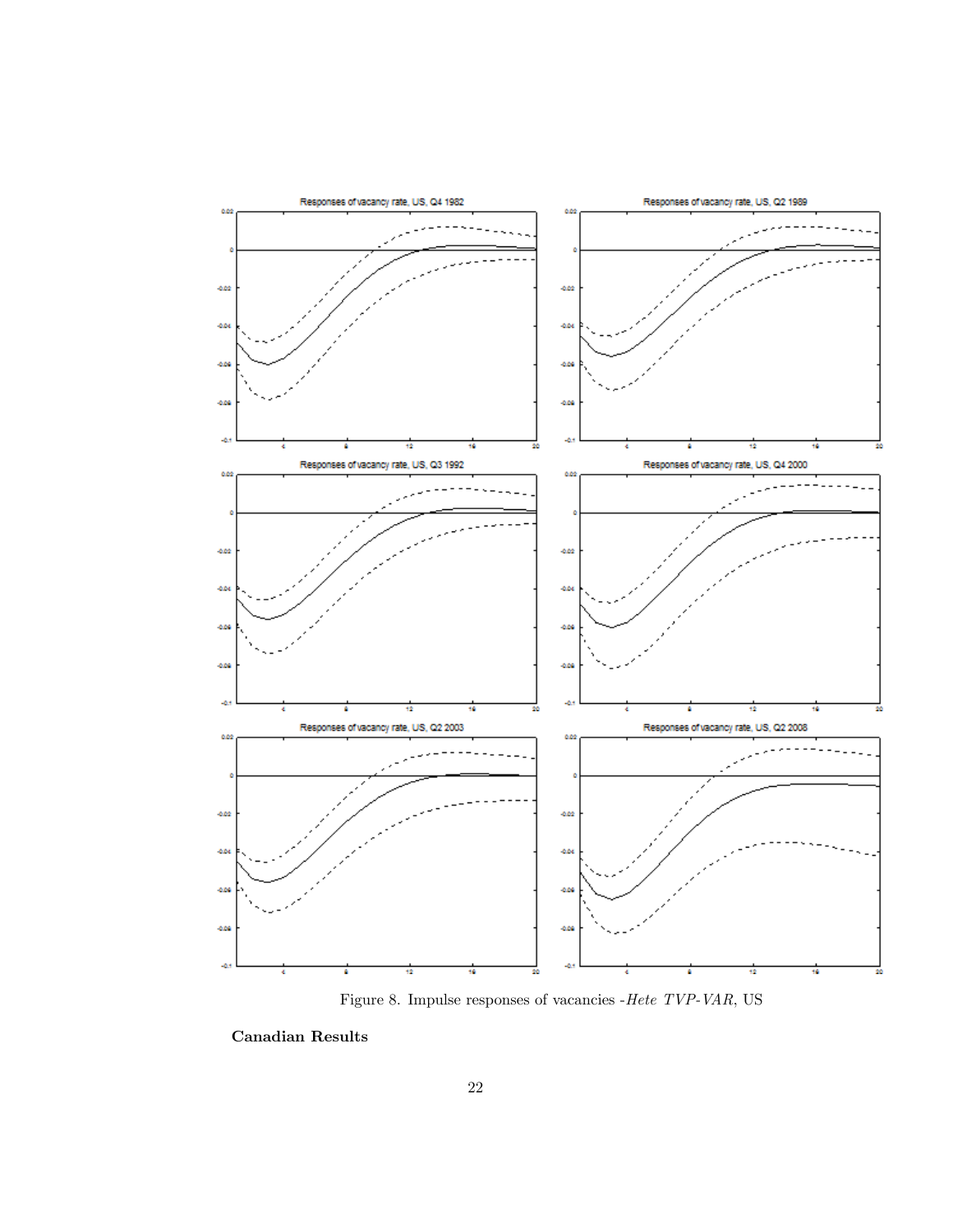The general patterns found in the impulse responses using the Canadian data are somewhat different than US patterns. Impulse responses for the inflow hazard do indeed die off in a similar manner as we found for the US. But for the other variables, the hump-shaped US impulse responses are replaced by a more oscillatory response. The previous statement holds for the point estimates of the impulse response, although the credible intervals are fairly wide and include the hump-shaped pattern. The oscillation in the impulse response for the outflow hazard, relative to the US, is interesting in the context of the difference in unemployment rates that has existed between the two countries since the early-1980s (Riddell 2005). For most of the period we are considering the Canadian unemployment rate was higher than the US unemployment rate. The impulse responses for Canada, relative to the US, suggest that there could be lower exits from unemployment at longer horizons. This is consistent with the observations made in Campolieti  $(2010)$ , who found that changes in the outflow hazard were responsible for a large part of the Canada-US unemployment rate gap.

In general, with Canadian data there is less evidence of time-variation in impulse responses. For the inflow and outflow hazards and the vacancy rate, there is little evidence of change over time in the impulse response functions. Although, for the inflow hazard, there is some weak evidence that the effect of the negative aggregate shock is getting weaker over time. That is, impact responses are slightly less in 2002Q1 and 2003Q1 than in earlier years.

The similarity of the impulse responses for the periods we consider is like the pattern we observe in the US, except for  $2008Q2<sup>6</sup>$  The Canadian estimates, like the US ones, suggest that response to a shock is similar across time and the business cycle. Also, like the US, the inflow (job separation rate) and outflow (job finding rate) hazards both play an important role in the adjustment of the

 $6$ Remember that our Canadian data ends in 2003Q1 so we are not able to investigate the Canadian experience in the Great Recession.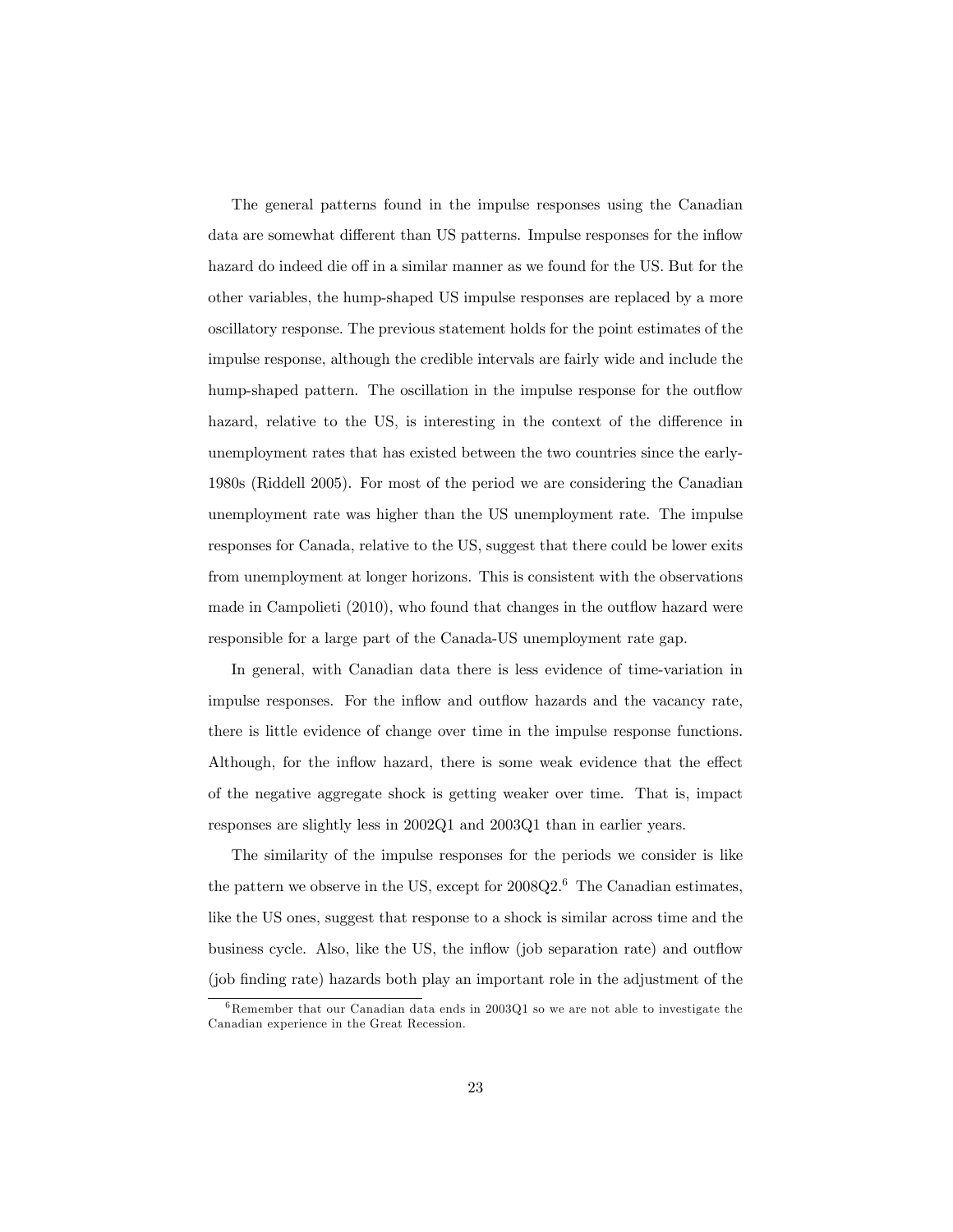labor market.

However, for the unemployment rate, the impulse response in 1992Q4 is substantially different than other years. The impact and maximum responses are higher in this trough year than at other periods. While 1992Q4 is contained in the 1990-1992 recession, the period covered by the time horizon for the impulse responses corresponds to the period referred to as the 'The Great Canadian Slumpí (Fortin 1996), which was a prolonged period of slow growth for the Canadian economy that extended into the mid-1990s following the end of the 1990-1992 recession.

Results using different values for  $k$  are similar those presented here. However, results using the VAR or homoskedastic TVP-VARs do differ from those presented here in some minor ways (e.g. the VAR results do not exhibit the same oscillatory responses noted above). Furthermore, results are more sensitive to prior than was found with the US data (although this is not unexpected due to the shorter data span). The reader is referred to the online appendix for full empirical results relating to these points.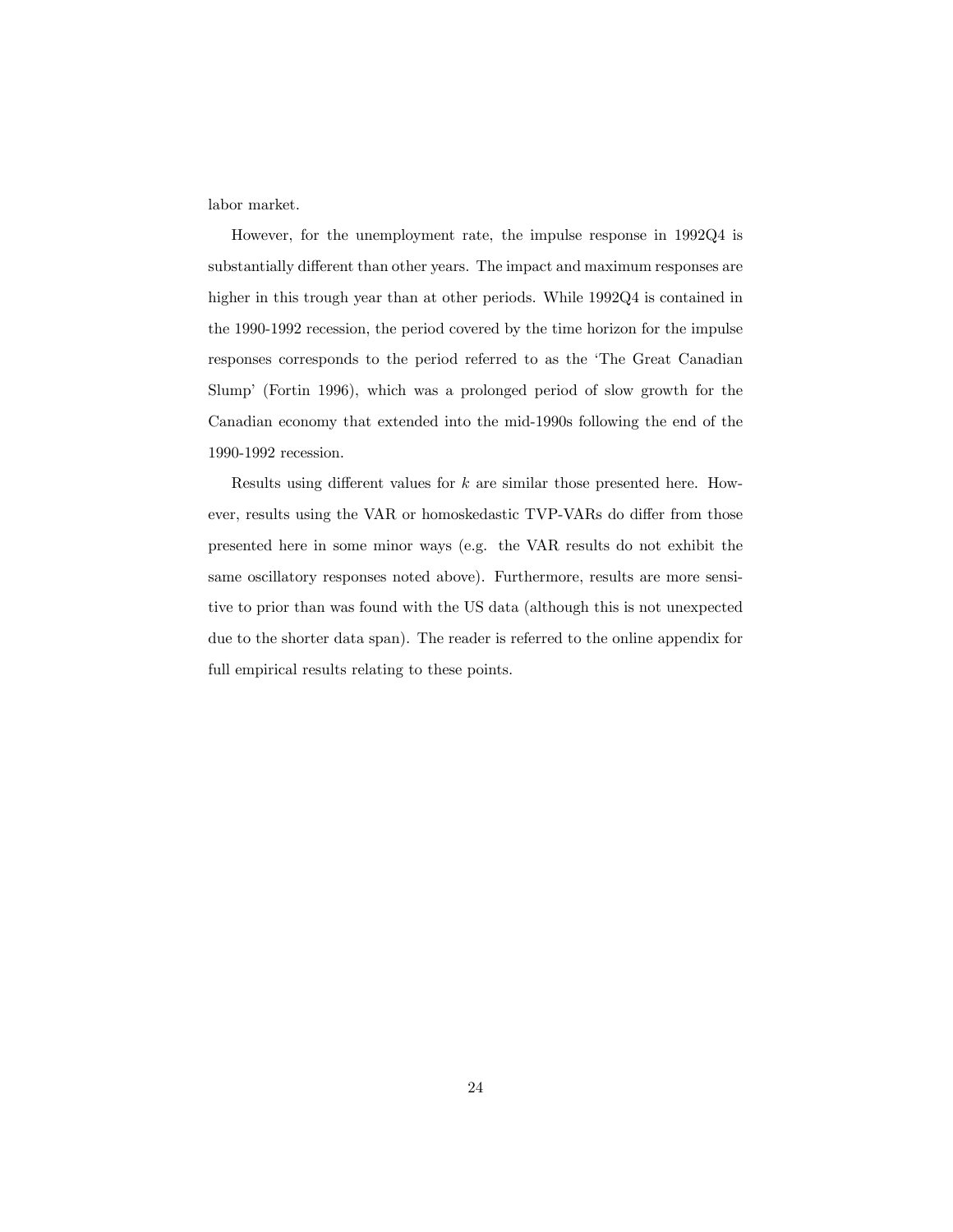

Figure 9. Impulse responses of inflow hazards -Hete  $TVP$ -VAR, Canada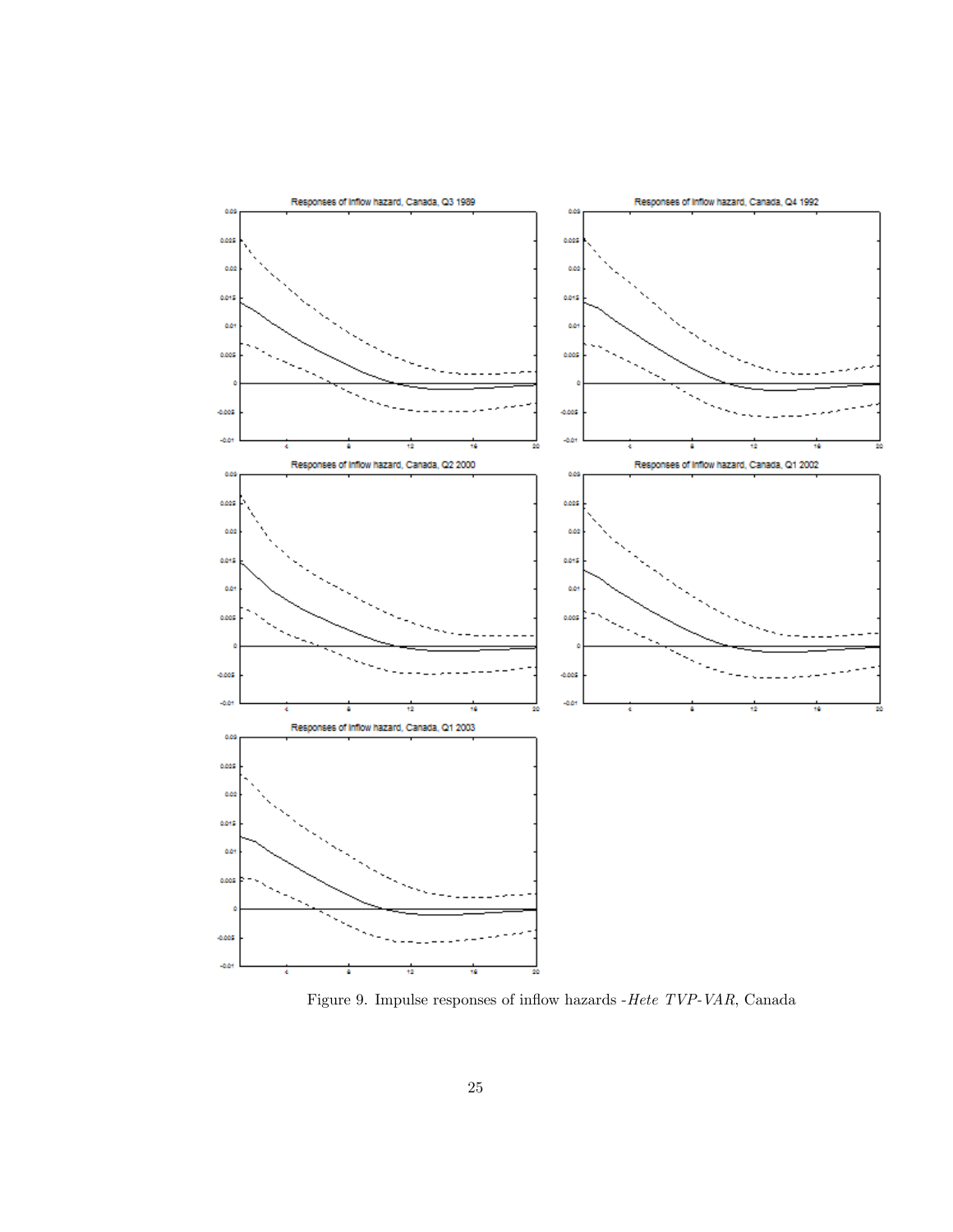

Figure 10. Impulse responses of outflow hazards -Hete  $\mathit{TVP-VAR},$  Canada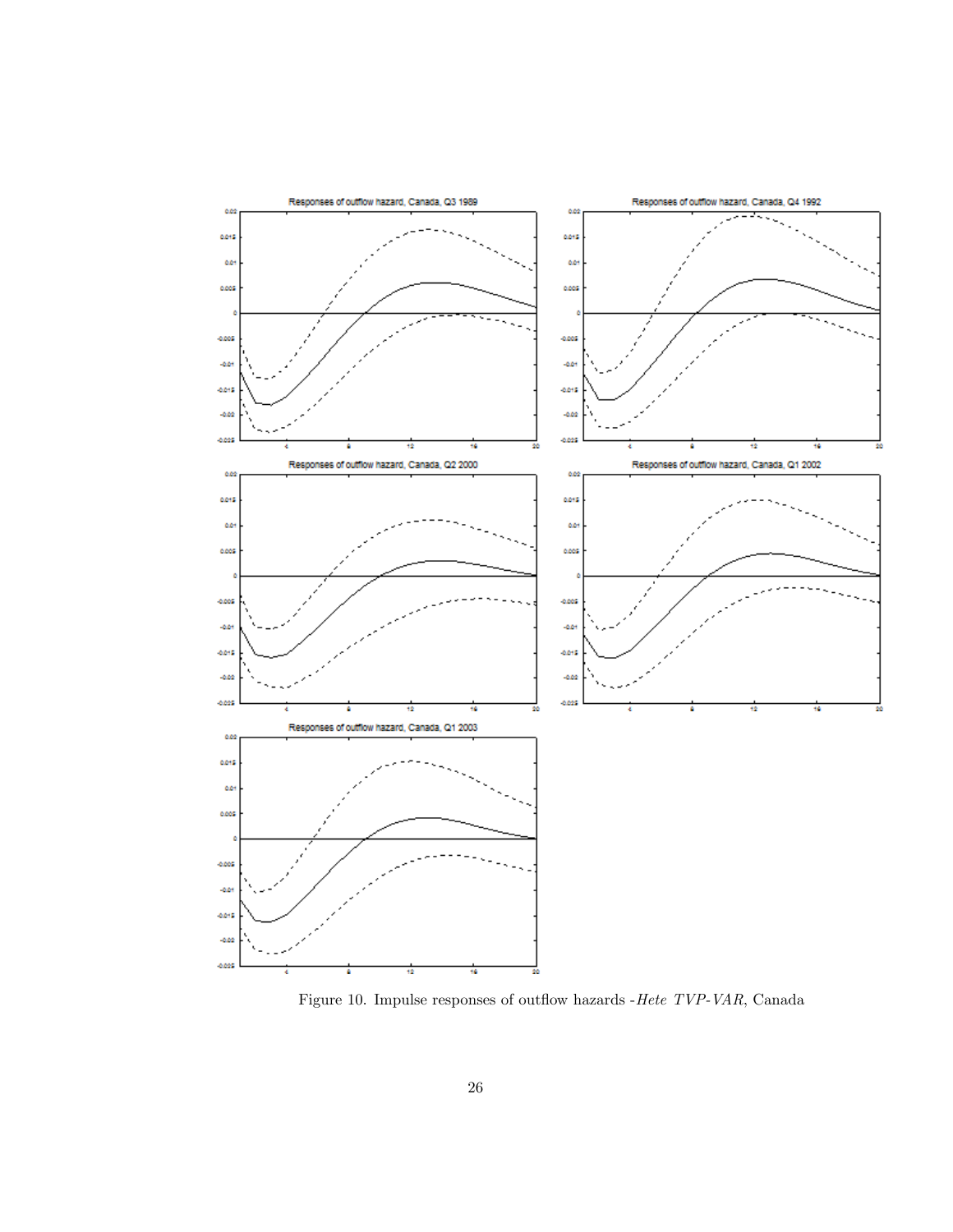

Figure 11. Impulse responses of unemployment rates -Hete TVP-VAR, Canada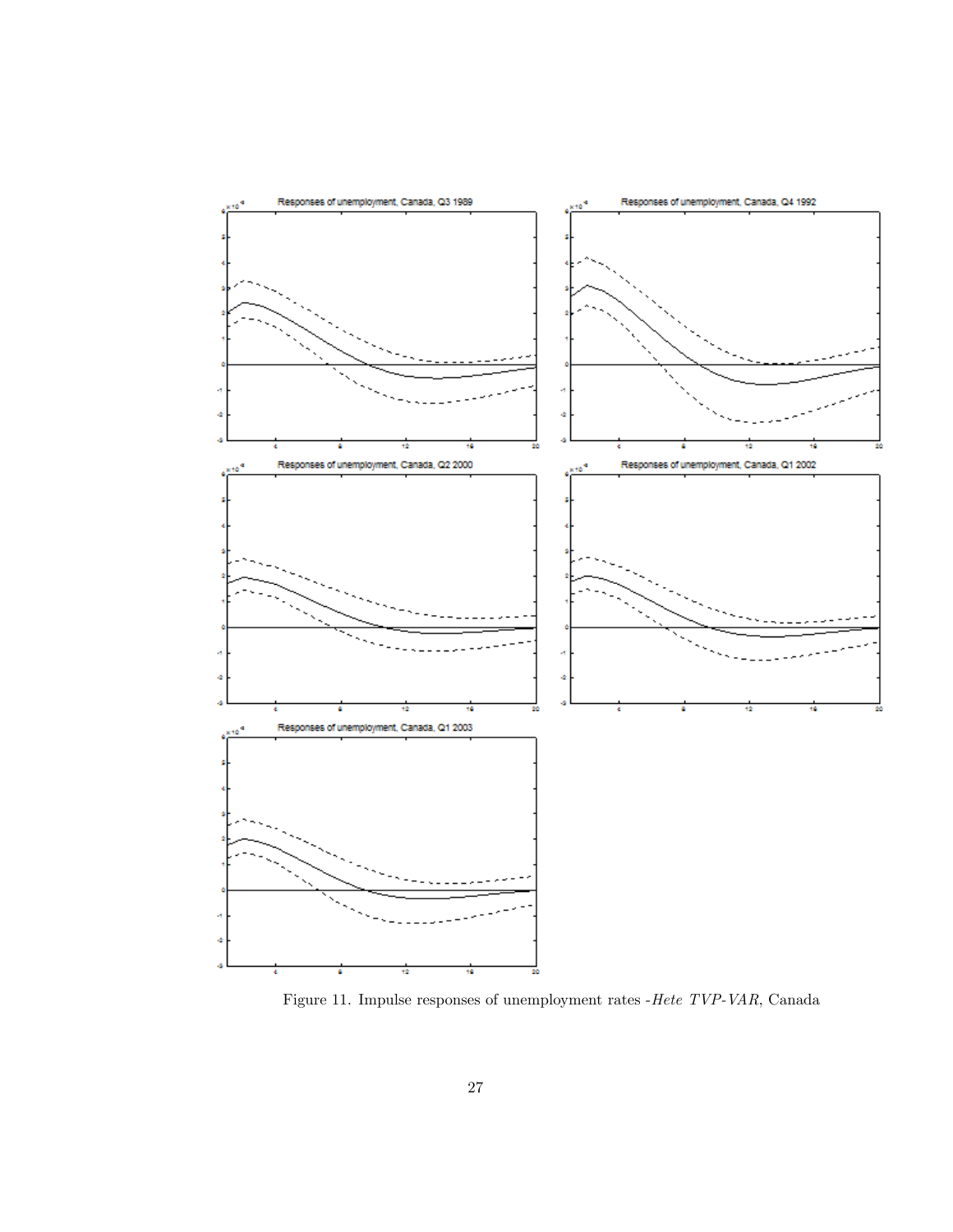

Figure 12. Impulse responses of vacancies -Hete TVP-VAR, Canada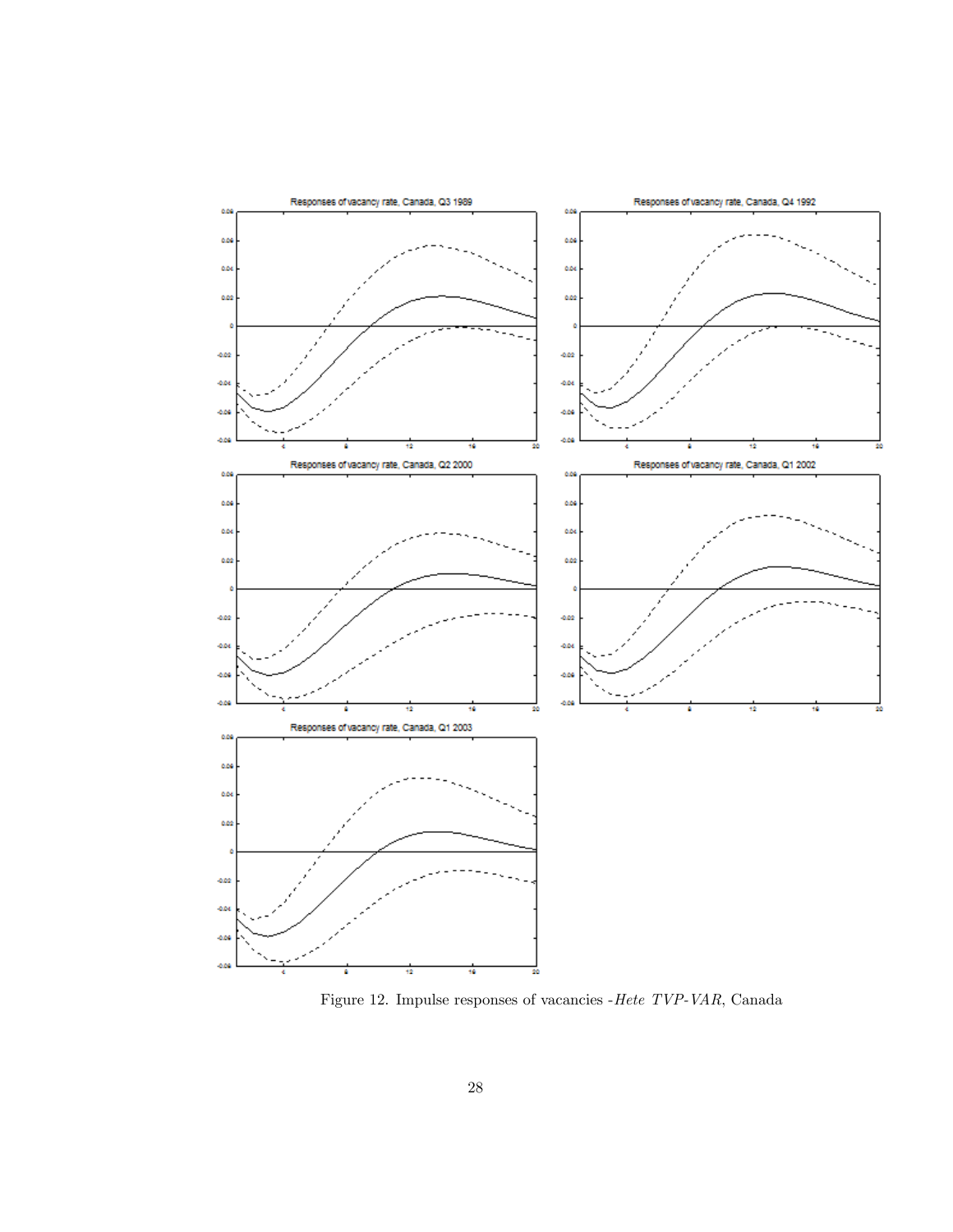### 4 Conclusions

In this paper, we have built on the existing literature which uses VAR methods for investigating the relationship between inflow and outflows into unemployment by using TVP-VAR methods. We also use both Canadian and US data. This allows us to see whether these relationships are changing over time. We find, particularly for the US, some interesting intertemporal changes. In particular, we find that responses of the inflow and outflow hazard during 2008Q2, which is during the US Great Recession, differ from those in the other periods we consider. More specifically, the inflow hazard (job separation rate) responds more strongly initially to a shock and takes longer to decay than the impulse responses for the other periods we consider. Likewise, the outflow hazard (job finding rate) also responds more strongly to a shock and does not decay as quickly or to the same level as the impulse responses for the other periods we consider. These findings suggest that unemployment dynamics and labour market adjustment during the US Great Recession differ from those in the other periods we consider. In contrast, the estimates from Canada indicate that the response to a shock does not vary a great deal over time or the business cycle and suggests that labor market adjustment occurs in a similar fashion during all the periods we consider in Canada.

Fujita (2011) concluded based on his findings from the VAR that models of the labor market should consider endogenous separations and the development of models that can replicate the hump shaped response in the outflow hazard and vacancies. Our results reinforce this conclusion.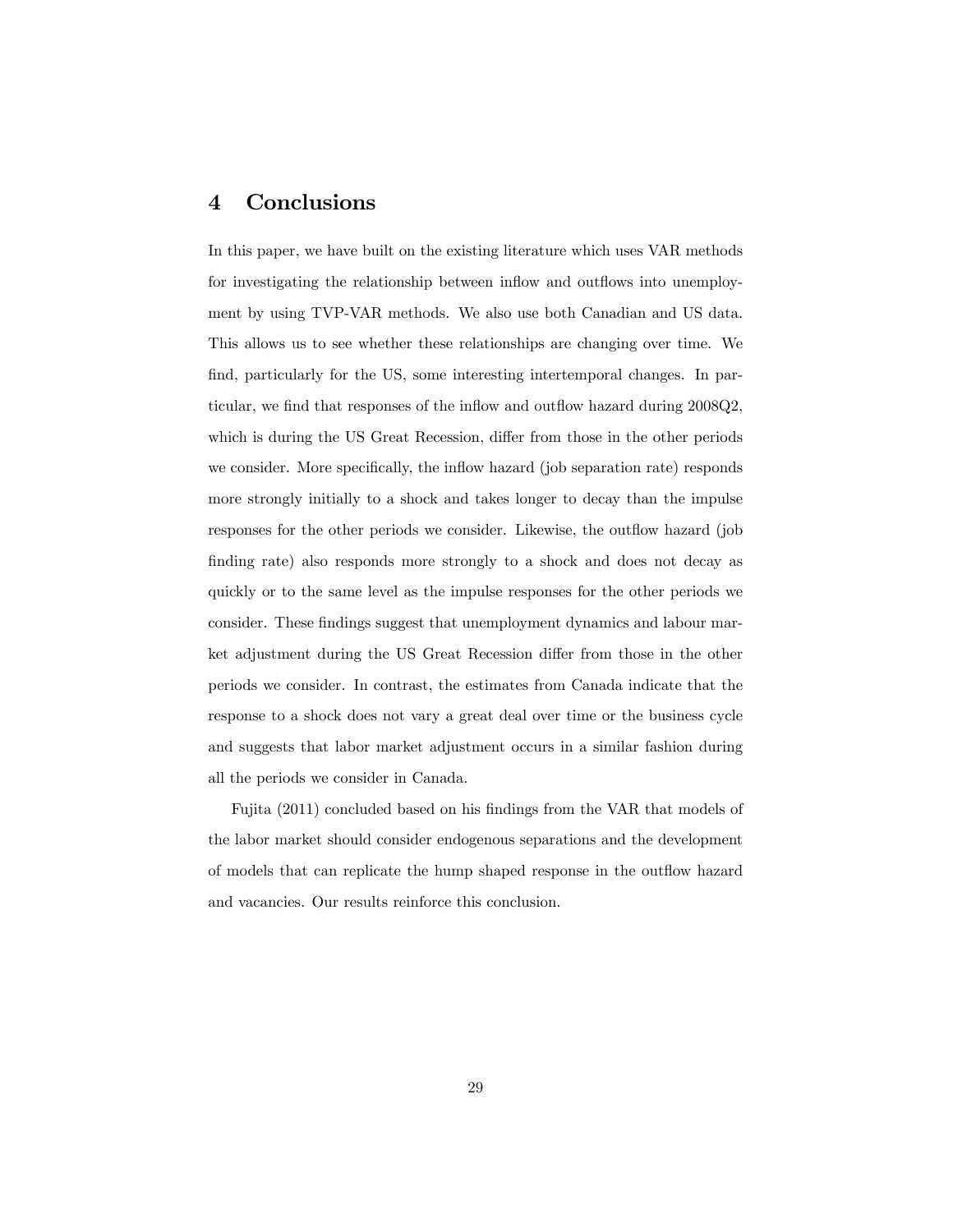#### References

Campolieti, M. (2010). "The Canada-US unemployment rate gap: Decomposing cross-country differences in unemployment rates using inflow and outflow hazards," Centre for Industrial Relations and Human Resources, University of Toronto, unpublished manuscript.

Campolieti, M. (2011). "The ins and outs of unemployment in Canada, 1976-2008," Canadian Journal of Economics, forthcoming.

Carlin, B. and Louis, T. (2000). *Bayes and Empirical Bayes Methods for* Data Analysis, second edition. Boca Raton: Chapman and Hall.

Carter, C. and Kohn, R. (1994). "On Gibbs sampling for state space models," *Biometrika*, 81, 541-553.

Cogley, T., Morozov, S. and Sargent, T. (2005). "Bayesian fan charts for U.K. inflation: Forecasting and sources of uncertainty in an evolving monetary system," Journal of Economic Dynamics and Control, 29, 1893-1925.

Cogley, T. and Sargent, T. (2001). "Evolving post World War II inflation dynamics," NBER Macroeconomics Annual, 16, 331-373.

Cogley, T. and Sargent, T. (2005). "Drifts and volatilities: Monetary policies and outcomes in the post WWII U.S.," Review of Economic Dynamics, 8, 262-302.

D'Agostino, A., Gambetti, L. and Giannone, D. (2009). "Macroeconomic forecasting and structural change," *ECARES* working paper 2009-020.

Darby, M., Haltiwanger, J. and Plant, M. (1986). "The ins and outs of unemployment: The ins win," National Bureau of Economic Research, working paper 1997.

Elsby, M., Michaels, R. and Solon, G. (2009). "The ins and outs of cyclical unemployment," American Economic Journal: Macroeconomics, 1, 84-110.

Elsby, M., Hobijn, B. and Sahin, A. (2010a). "The labor market in the great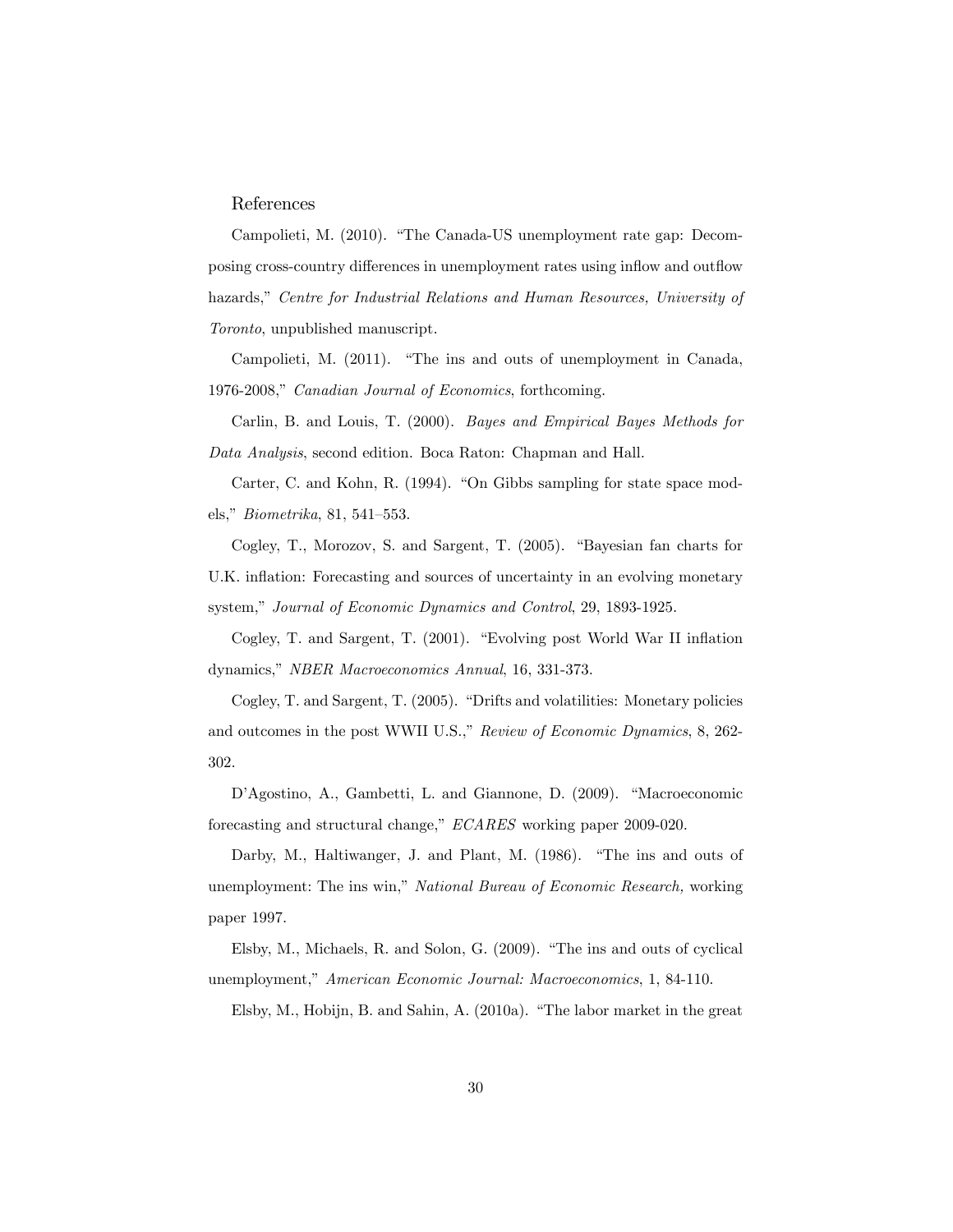recession," Brookings Papers on Economic Activity, Spring, 1-48.

Elsby, M., Hobijn, B. and Sahin, A. (2010b). "Unemployment dynamics in the OECD," National Bureau of Economic Research, working paper 14617.

Fortin, P. (1996). "The Great Canadian Slump," Canadian Journal of Economics, 29, 761-787.

Fujita, S. (2011). "Dynamics of worker flows and vacancies: Evidence from the sign restriction approach," Journal of Applied Econometrics, 26, 89-121.

Fujita, S. and Ramey, G.  $(2006)$ . "The cyclicality of job loss and hiring," Federal Reserve Bank of Philadelphia, working paper #06-17.

Fujita, S. and Ramey, G.  $(2009)$ . "The cyclicality of separation and job finding rates," International Economic Review, 50, 415-430.

Hall, R. (2005). "Employment efficiency and sticky wages: Evidence from flows in the labor market," Review of Economics and Statistics, 87, 397-407.

Kim, S., Shephard, N. and Chib, S. (1998). "Stochastic volatility: likelihood inference and comparison with ARCH models," Review of Economic Studies, 65, 361-93.

Koop, G. and Potter, S. (1999). "Dynamic asymmetries in U.S. unemployment," Journal of Business and Economic Statistics, 17, 298-312.

Koop, G., and Korobilis, D. (2009). "Bayesian multivariate time series methods for empirical macroeconomics," Foundations and Trends in Econometrics, 3, 267-358.

Koop, G., Leon-Gonzalez, R. and Strachan, R. (2009). "On the evolution of the monetary policy transmission mechanism," Journal of Economic Dynamics and Control, 33, 997-1017.

Macklem, T. and Barillas, F. (2005). "Recent developments in the Canada-US unemployment rate gap: Changing patterns in unemployment incidence and duration," Canadian Public Policy/Analyse de Politiques, 31, 101-107.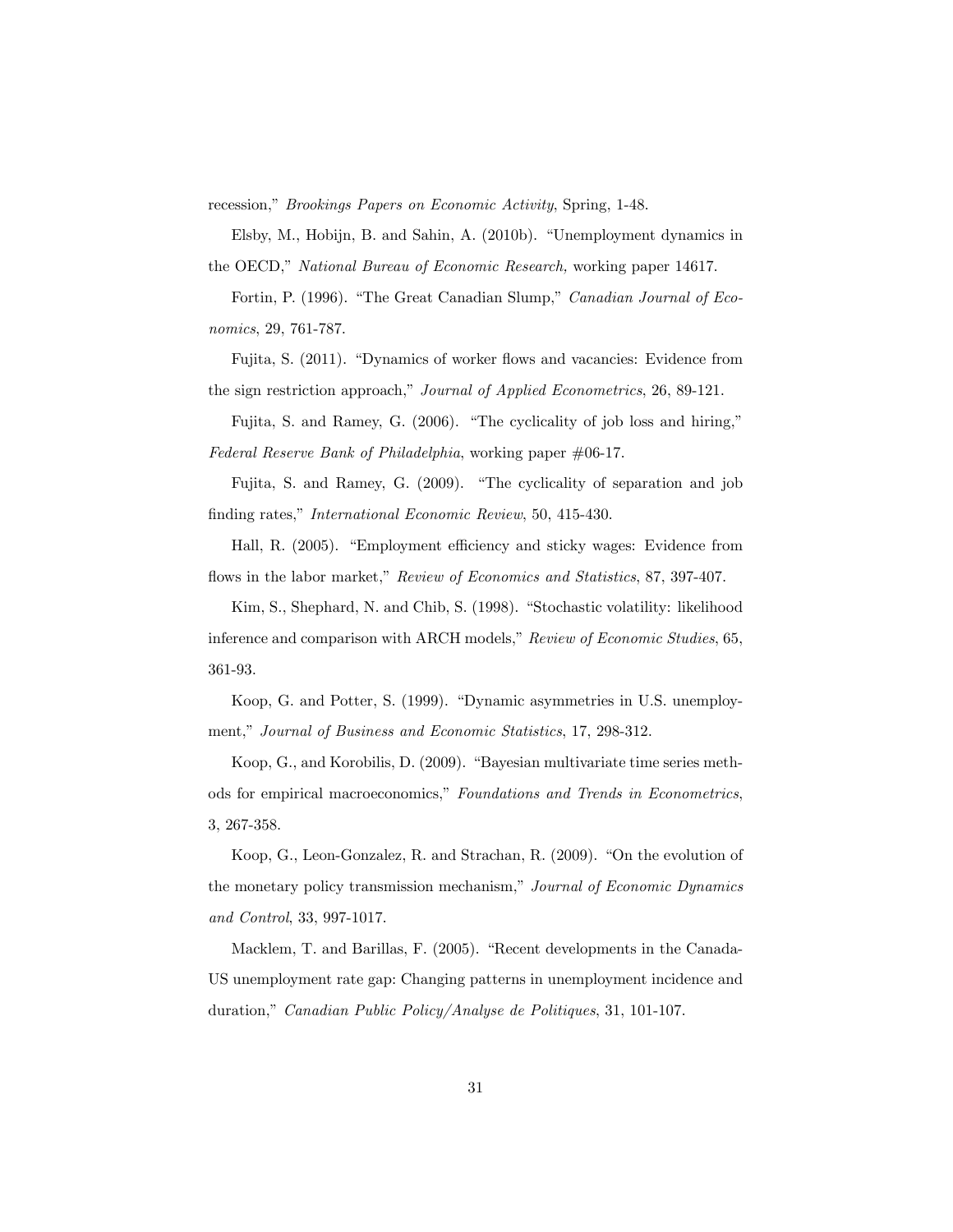Primiceri, G. (2005). "Time varying structural vector autoregressions and monetary policy," Review of Economic Studies, 72, 821-852.

Riddell, W. (2005). "Why is Canada's unemployment rate persistently higher than in the United States," Canadian Public Policy/Analyse de Politiques, 31, 93-100.

Shimer, R.  $(2007)$ . "Reassessing the ins and outs of unemployment," National Bureau of Economic Research, working paper 13421.

Skalin, J. and Teräsvirta, T (2002). "Modeling asymmetries and moving equilibria in unemployment rates," Macroeconomic Dynamics, 6, 202-241.

Sims, C. (1980). "Macroeconomics and reality," *Econometrica*, 48, 1-48.

Stock, J. and Watson, M. (1996). "Evidence on structural instability in macroeconomic time series relations," Journal of Business and Economic Sta*tistics*, 14, 11-30.

Sunter, D., Kinack, M., Akyeampong, E. and Charette, D. (1997). "The Labour Force Survey: Development of a new questionnaire for 1997," Statistics Canada: Household Surveys Division.

Uhlig, H. (2005). "What are the Effects of Monetary Policy on Output? Results from an Agnostic Identification Procedure," Journal of Monetary Economics, 52, 381-419.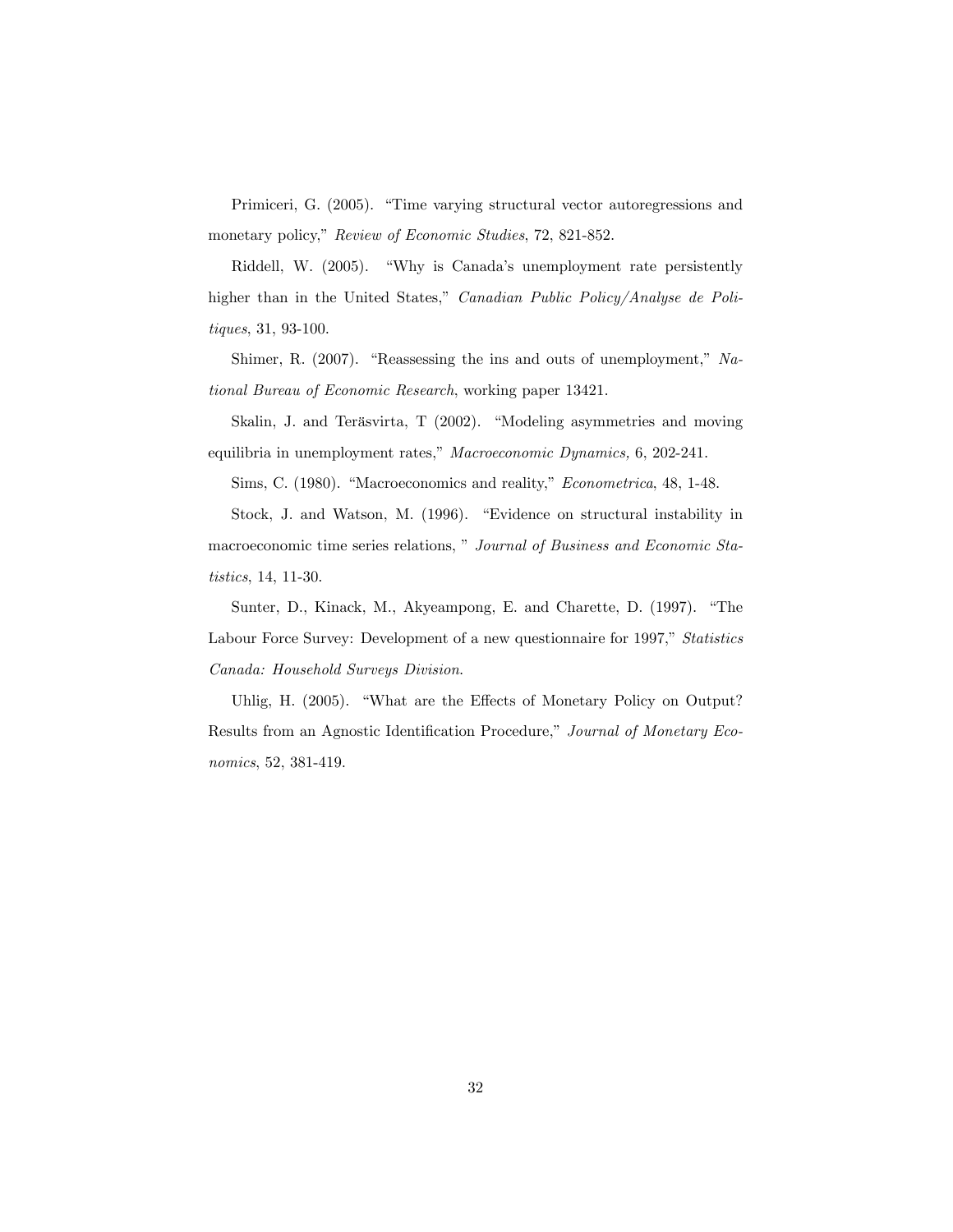## Technical Appendix Bayesian Econometric Methods

In this section we provide additional details about our estimation of the VAR and heteroskedastic TVP-VAR. The homoskedastic TVP-VAR is the same as the heteroskedastic TVP-VAR except the treatment of its error covariance matrix model is the same as the VAR. Complete details on posterior inference in all those models is given in, among other places, Koop and Korobilis (2009).

The VAR given in (1) can be rewritten as:

$$
Y=X\Theta +E
$$

where  $E = (\varepsilon_1, \varepsilon_2, ..., \varepsilon_T)'$  is the  $T \times n$  matrix of error terms,  $Y = (y_1, y_2, ..., y_T)'$ is the  $T \times n$  matrix of observations, X be a  $T \times (np + 1)$  matrix with  $t^{th}$  row containing an intercept and  $p$  lags of each of the  $n$  dependent variables.  $\Theta$  is the matrix of VAR coefficients with  $vec(\Theta) = \theta$ .

In this model, with a noninformative prior, the posterior for  $H^{-1}$  is Wishart:  $W(\hat{H}^{-1}/T, T)$  with  $E(H^{-1}) = \hat{H}^{-1}$ . The posterior for  $\theta$  conditional on H is  $N(\hat{\theta}, H \otimes (X'X)^{-1})$  where

$$
\widehat{\Theta} = (X'X)^{-1}X'Y, \quad \widehat{H} = \frac{1}{T}(Y - X\widehat{\Theta})'(Y - X\widehat{\Theta})
$$

For the TVP-VAR defined by  $(2)$ ,  $(3)$ ,  $(5)$  and  $(6)$ , MCMC methods are required. We use the same MCMC algorithm as Primiceri (2005) and the reader is referred to his paper for complete details. Briefly, conditional on all the other parameters, we draw from the posterior for  $\theta_t$  (for  $t = 1, ..., T$ ) using standard Bayesian methods for state space models. We use the algorithm of Carter and Kohn (1994). The same algorithm is used to draw  $a_t$ . The algorithm of Kim, Shephard and Chib (1998), is used to draw the volatilities,  $log(\sigma_t)$ .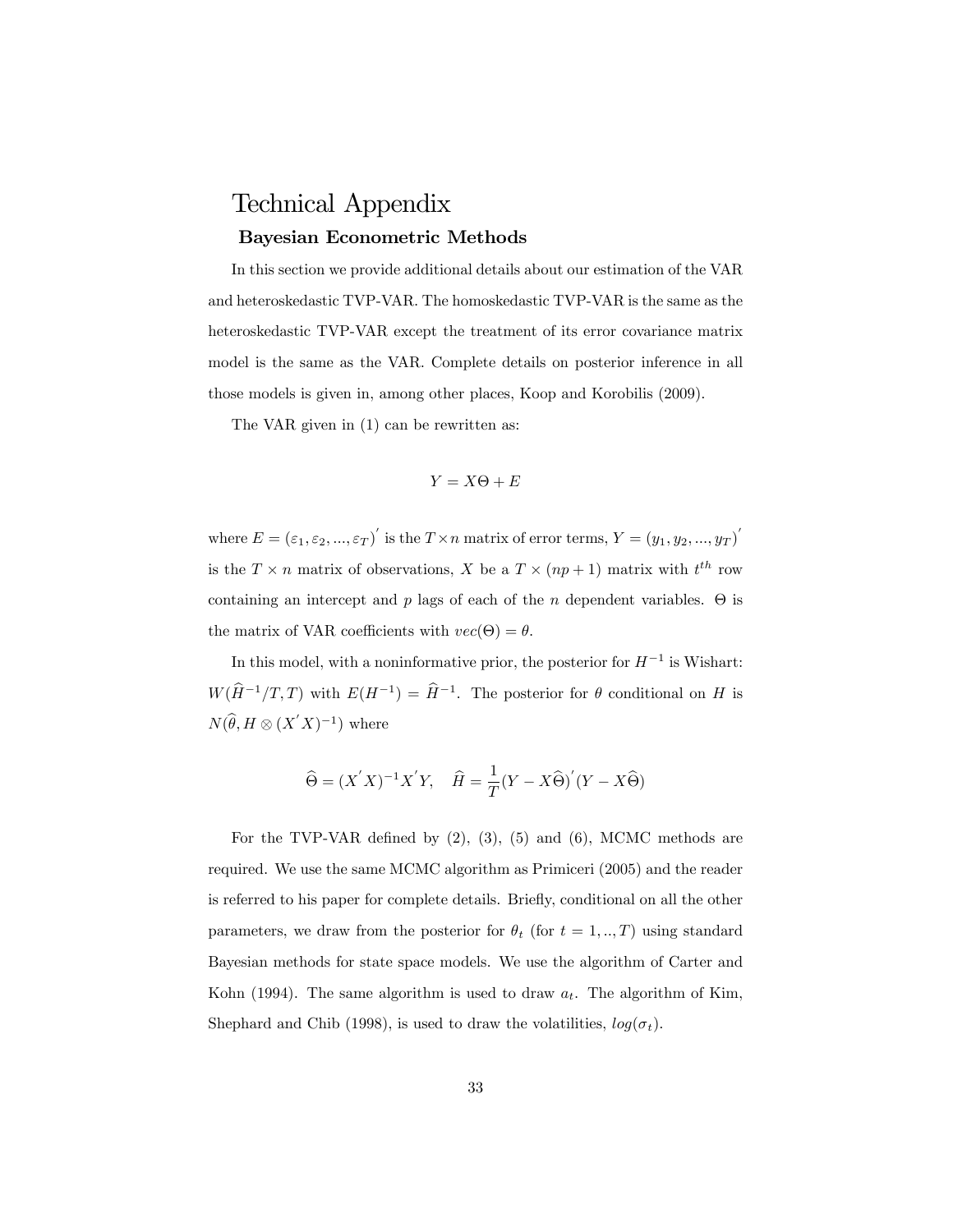The covariance matrices of the errors in the state equations,  $Q$ ,  $W$  and  $C$ are drawn from inverse-Wishart distributions (see Koop and Korobilis, 2009, Section 3.2 for precise formulae). As in Primiceri  $(2005)$ , we assume C to be block diagonal with blocks  $C_1$  and  $C_2$ .

We also using training sample priors as in Primiceri (2005) to initialize the states in the state equations and provide priors for  $Q$ ,  $W$  and  $C$ . In particular, OLS estimates from a constant coefficient VAR using an initial training sample of size  $\tau$  are used to calibrate the prior. Let  $\widehat{\theta}_{OLS}$  and  $V(\widehat{\theta}_{OLS})$  be the OLS estimate and its covariance matrix for the VAR coefficients. Similarly, the OLS estimate of the error covariance matrix can be decomposed as in (6) to provide us with  $\hat{\sigma}_{OLS}$ ,  $\hat{A}_{OLS}$  and  $V(\hat{A}_{OLS})$ . Primiceri (2005) uses the following prior

$$
\theta_0 \sim N(\hat{\theta}_{OLS}, 4.V(\hat{\theta}_{OLS}))
$$
  
\n
$$
A_0 \sim N(\hat{A}_{OLS}, 4.V(\hat{A}_{OLS}))
$$
  
\n
$$
log (\sigma_0) \sim N(log (\hat{\sigma}_0), I_3)
$$
  
\n
$$
Q \sim IW(k_Q^2 \tau V(\hat{\theta}_{OLS}), \tau)
$$
  
\n
$$
W \sim IW(4k_W^2 I_3, 4)
$$
  
\n
$$
C_1 \sim IW(2k_C^2 V(\hat{A}_{1,OLS}), 2)
$$
  
\n
$$
C_2 \sim IW(3k_C^2 V(\hat{A}_{2,OLS}), 3)
$$

where  $\widehat{A}_{1,OLS}$  and  $\widehat{A}_{2,OLS}$  are the blocks of  $\widehat{A}_{OLS}$  corresponding to the blocking of C into  $C_1$  and  $C_2$ . With this setup, the complicated prior elicitation procedure for the high-dimensional TVP-VAR is reduced to the choice of  $\tau$  and the scalars  $k_Q$ ,  $k_C$  and  $k_W$ . Following Primceri (2005), the main results in our paper set these scalars to be 0.01, 0.1 and 0.01, respectively. For the training sample, we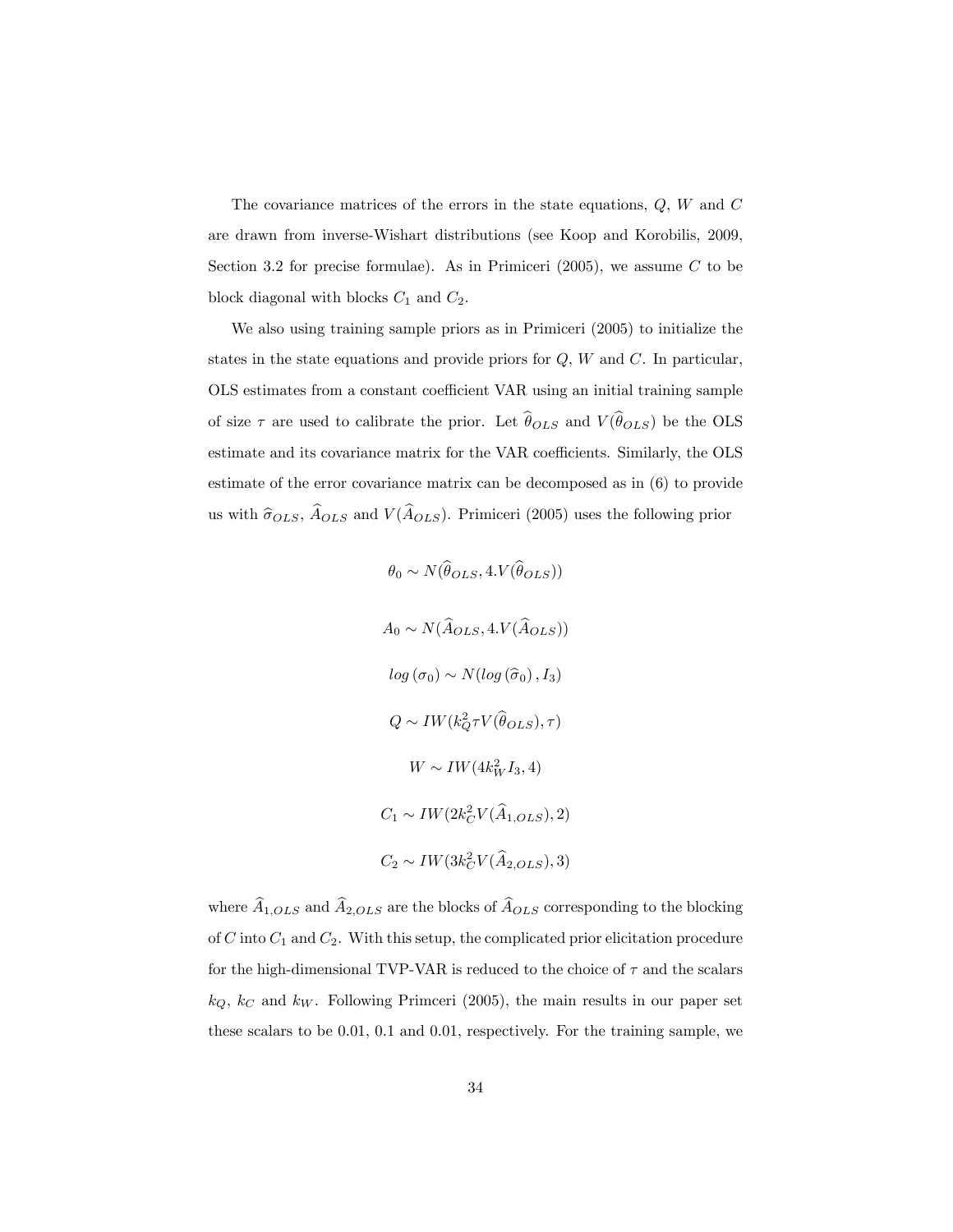use the initial 5 years of data,  $\tau = 20$ . In a prior sensitivity analysis, available in the online appendix, we investigate the sensitivity of the prior to these choices. For the homoskedastic TVP-VAR, we require a prior for H. Given the scale of the data the following choice is centered in a sensible region, but is relatively noninformative:

$$
H \sim IW(\widehat{H}_0, 4).
$$

where  $\hat{H}_0$  is the OLS estimate of the error covariance matrix using the training sample.

### Impulse Response Analysis Using Sign Restrictions

To estimate the impulse responses, we extend the sign restriction approach of Uhlig (2005) which was developed for the VAR to the TVP-VAR framework. Basically, the approach of Uhlig (2005) involves repeatedly simulating impulse responses from the VAR, but omitting draws which violate the sign restrictions. With the TVP-VAR we implement this approach by calculating sign-restricted impulse responses at time  $t$  using the VAR coefficients and VAR error covariance matrix which hold at time t (i.e.  $\theta_t$  and  $H_t$ ). With the TVP-VAR the impulse response simulation must be done within a posterior simulation algorithm which can be computationally costly. Accordingly, we calculate sign restricted impulse responses at a few selected time periods, rather than for all t. Precise details are provided in the remainder of this section.

Suppose that  $\omega_t$  is an  $n \times 1$  vector of mutually independent structural innovations with  $E(\omega_t \omega_t) = I_n$ . The relationship between  $\varepsilon_t$  and  $\omega_t$  can be written as  $\varepsilon_t = G_t \omega_t$ , with the only restriction that  $G_t G_t' = H_t$ . Thus, if  $\omega_{t+1} = e_j$ , with  $e_j$  be an  $n \times 1$  vector with zeros everywhere except for the  $j^{th}$  entry equal 1, we have  $\varepsilon_{t+1} = G_t e_j = g_{t,j}$ , with  $g_{t,j}$  be the  $j^{th}$  column of  $G_t$ . Similarly, we can compute  $r_{e_j,o,t}^h$ , the impact responses of variable  $o$  at horizon  $h$  to a shock